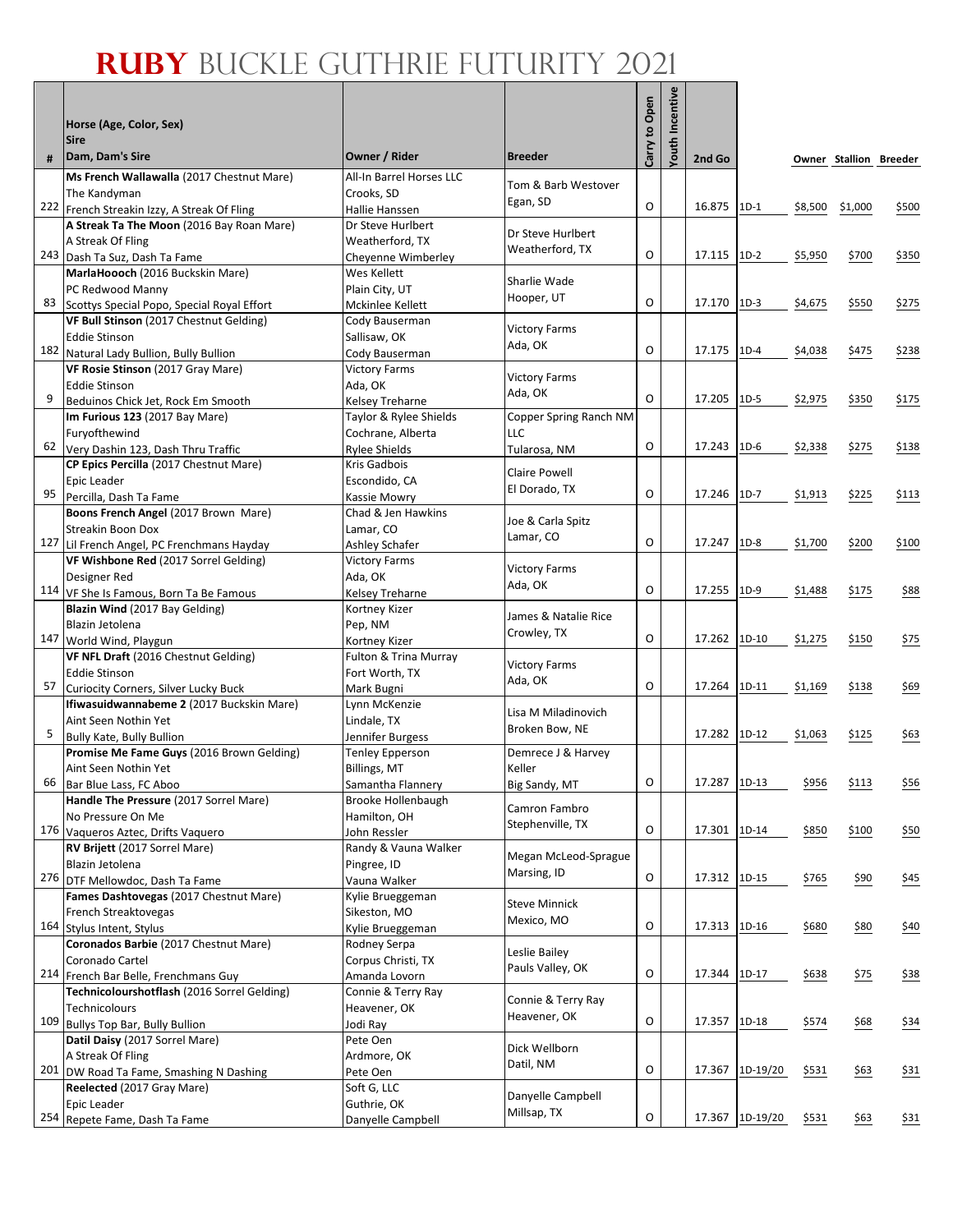|    | Horse (Age, Color, Sex)                                                              |                                          |                                      | Carry to Open | outh Incentive |        |
|----|--------------------------------------------------------------------------------------|------------------------------------------|--------------------------------------|---------------|----------------|--------|
|    | <b>Sire</b>                                                                          |                                          |                                      |               |                |        |
| #  | Dam, Dam's Sire<br>Justa Dash Of Eddie (2017 Gray Mare)                              | Owner / Rider<br>Kelly Mancinelli (Lear) | <b>Breeder</b><br>Bear Creek Quarter |               |                | 2nd Go |
|    | <b>Eddie Stinson</b>                                                                 | Cleburne, TX                             | Horses                               |               |                |        |
|    | 205 First To Perk, Dash For Perks                                                    | Kelly Mancinelli                         | Bienville, LA                        | O             |                | 17.380 |
|    | DM High Roller (2017 Palomino Stallion)                                              | LaTricia Mundorf                         |                                      |               |                |        |
|    | French Streaktovegas                                                                 | Three Rivers, TX                         | Jo & Latricia Duke                   |               |                |        |
|    | 211 Happy To Run Em, Firewaterontherocks                                             | LaTricia Mundorf                         | Three Rivers, TX                     | O             |                | 17.380 |
|    | Dollys StreakNBadger* (2016 Blue Roan Stallion)                                      | Kyle Leleux                              | <b>Thomas Harr</b>                   |               |                |        |
|    | A Streak Of Fling                                                                    | Kirbyville, TX                           | Harrold, SD                          |               |                |        |
|    | 245   TR Dashing Badger, Mr Illuminator                                              | Kyle Leleux                              |                                      | O             |                | 17.395 |
|    | Return Of The Mac (2017 Gray Gelding)                                                | FC Ranch                                 | FC Ranch                             |               |                |        |
|    | A Smooth Guy                                                                         | Alex, OK                                 | Alex, OK                             | O             |                |        |
|    | 167 Mackilts, Dash Ta Fame                                                           | Danyelle Campbell                        |                                      |               |                | 17.417 |
|    | Smoothmove Ta Heaven (2016 Sorrel Mare)<br>JL Dash Ta Heaven                         | Clay & Roxie Tew                         | Jud Little                           |               |                |        |
|    | 228 Smooth My Credit, Cash Not Credit                                                | Lipan, TX<br>Jimmie Smith                | Ardmore, OK                          | O             |                | 17.427 |
|    | Lenas Smooth BF Tad (2016 Buckskin Mare)                                             | Deloris Adamson                          |                                      |               |                |        |
|    | A Smooth Guv                                                                         | Cody, NE                                 | Deloris Adamson                      |               |                |        |
| 15 | Lenas Laststreaker, A Streak Of Fling                                                | Samantha Flannery                        | Cody, NE                             | O             |                | 17.431 |
|    | Cfour Epicallie (2016 Sorrel Mare)                                                   | Doug & Shannon Moody                     |                                      |               |                |        |
|    | Epic Leader                                                                          | Vernal, UT                               | Kelly & Ivy L Conrado                |               |                |        |
|    | 156 Little Fancy Granny, Del Puerto Bill                                             | Kelly Conrado                            | Box Elder, SD                        | O             |                | 17.441 |
|    | VF Silver Design (2017 Gray Mare)                                                    | <b>Victory Farms</b>                     |                                      |               |                |        |
|    | Designer Red                                                                         | Ada, OK                                  | <b>Victory Farms</b>                 |               |                |        |
|    | 45 First To Perk, Dash For Perks                                                     | Kelsey Treharne                          | Ada, OK                              | O             |                | 17.443 |
|    | JL I Am Reddy (2017 Bay Gelding)                                                     | Mark Bugni                               | Jill Lane Quarter Horses             |               |                |        |
|    | JL Reddy To Charm                                                                    | Prague, OK                               | Fort Benton, MT                      |               |                |        |
|    | 103 JL Seaphina, Dash Ta Fame                                                        | Mark Bugni                               |                                      | O             |                | 17.443 |
|    | Famous Cash Can (2017 Blue Roan Mare)                                                | Joe & Carla Spitz                        | Joe & Carla Spitz                    |               |                |        |
|    | Freckles Ta Fame                                                                     | Lamar, CO                                | Lamar, CO                            | O             |                | 17.444 |
|    | 212 KR Last Fling, A Streak Of Fling<br>MCM Mulberrys Fling (2017 Bay Roan Stallion) | Ashley Schafer<br>Dunn Ranch             |                                      |               |                |        |
|    | A Streak Of Fling                                                                    | Wynnewood, OK                            | Matt & Bendi Dunn                    |               |                |        |
|    | 157 Mulberry Canyon Moon, Marthas Six Moons                                          | Jolene Montgomery                        | Bismark, MO                          | O             |                | 17.446 |
|    | Canyon Full of Cash (2017 Gray Gelding)                                              | Jason & Leslie Willis                    | Chad Hart & Darrell                  |               |                |        |
|    | <b>Firewater Canyon</b>                                                              | Chester, SC                              | Williams                             |               |                |        |
|    | 11 Allies Cashin In, Tres Seis                                                       | Leslie Willis                            | Royston, GA                          | O             |                | 17.450 |
|    | MTS Smoke N Design (2017 Black Stallion)                                             | Matthew C & Kelly McCauley               | Flying H                             |               |                |        |
|    | Slick By Design                                                                      | Holton, KS                               | Drumright, OK                        |               |                |        |
|    | 181 Katys Smoke N Sita, Smoke N Sparks                                               | Ceri Ward                                |                                      | 0             |                | 17.462 |
|    | Short Man Streakin (2016 Bay Roan Stallion)                                          | Danielle Collier                         | Kelly Gorrell                        |               |                |        |
|    | A Streak Of Fling                                                                    | Hempstead, TX                            | Beach, ND                            | O             |                | 17.468 |
|    | 195 Short Penny, Dash Ta Fame<br>Jess Seis So (2017 Chestnut Mare)                   | Jodee Miller<br>Lee & Hallie Hanssen     |                                      |               |                |        |
|    | French Streakin Jess                                                                 | Hermosa, SD                              | Thomas Ford Jacobs                   |               |                |        |
| 50 | Tres Movidas. Tres Seis                                                              | Hallie Hanssen                           | Pritchett, CO                        | O             |                | 17.477 |
|    | Rock On Guys (2017 Sorrel Gelding)                                                   | Garrett & Brittany Tonozzi               |                                      |               |                |        |
|    | A Guy With Proof                                                                     | Lampasas, TX                             | <b>Brittany Pozzi Tonozzi</b>        |               |                |        |
| 89 | Vital Rock, Firewaterontherocks                                                      | <b>Brittany Tonozzi</b>                  | Lampasas, TX                         | O             |                | 17.486 |
|    | KN Mamas First Fling (2017 Palomino Gelding)                                         | Ashley Schoppa                           |                                      |               |                |        |
|    | A Streak Of Fling                                                                    | Magnolia, TX                             | Kimi Nichols                         |               |                |        |
|    | 207 KN My Mamas Famous 2, Firewater Ta Fame                                          | Ashley Schoppa                           | Brownwood, TX                        | O             |                | 17.499 |
|    | Look What Dyna Did (2017 Sorrel Mare)                                                | Mary Ogle                                | Benette Barrington Little            |               |                |        |
|    | JL Dash Ta Heaven                                                                    | Kinta, OK                                | Springer, OK                         |               |                |        |
|    | 160 My Talented Chick, Flaming Talent                                                | Mary Ogle                                |                                      |               |                | 17.520 |
|    | In Tha Beginning (2017 Sorrel Mare)                                                  | Stock Ranch LLC                          | Jolene Lynne                         |               |                |        |
| 21 | JL Dash Ta Heaven                                                                    | Bozeman, MT                              | Montgomery                           | O             |                | 17.528 |
|    | Chicados Bully, Chicados Cash<br>RR Lead Me On (2017 Gray Mare)                      | Jolene Montgomery<br>Robin Weaver        | Purdon, TX                           |               |                |        |
|    | Epic Leader                                                                          | Mahaffey, PA                             | Robin Weaver                         |               |                |        |
|    | 186 KN Fabs Mist Of Fame, Frenchmans Fabulous                                        | Kassie Mowry                             | Mahaffey, PA                         | O             |                | 17.530 |
|    |                                                                                      |                                          |                                      |               |                |        |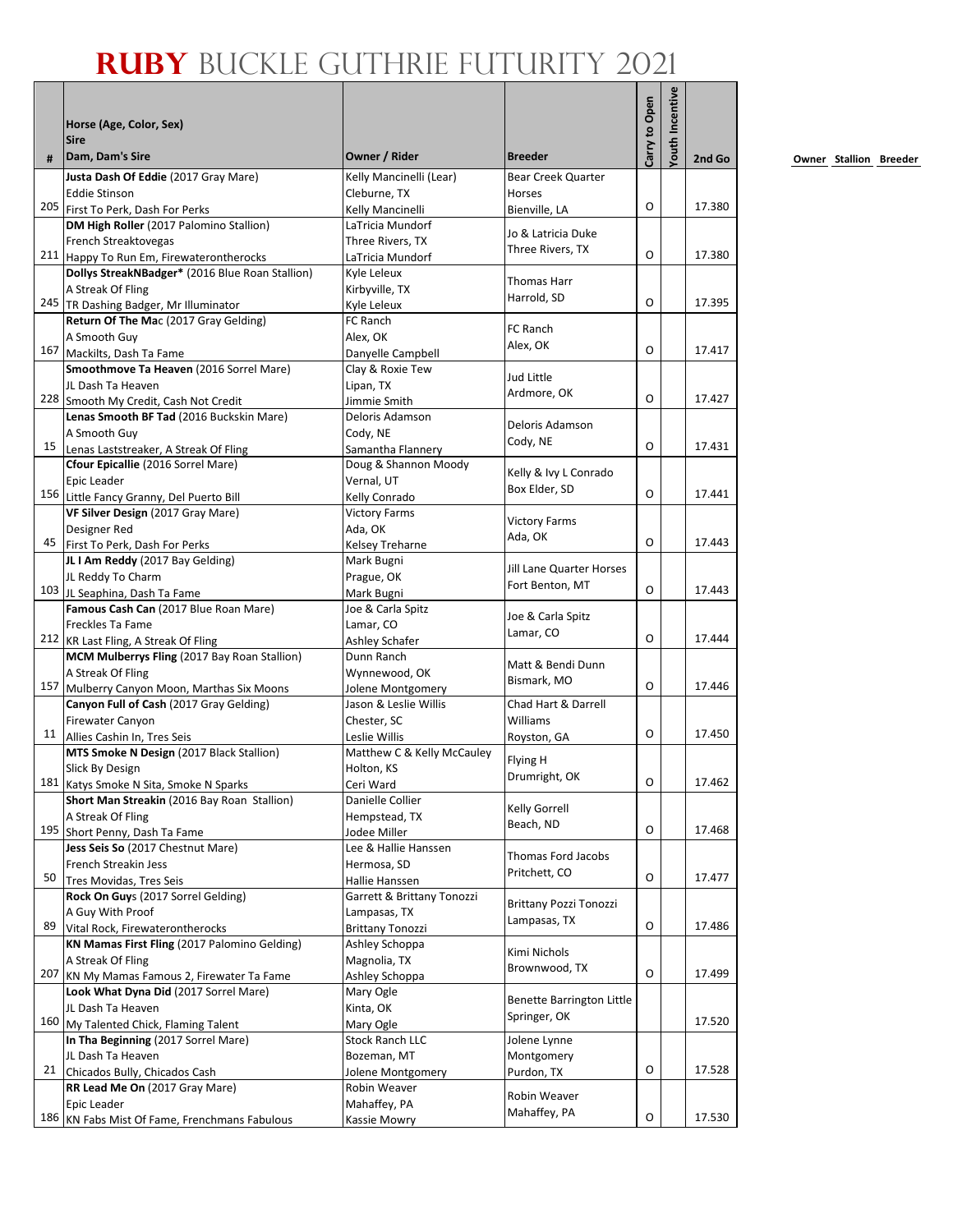| outh Incentive<br>Carry to Open<br>Horse (Age, Color, Sex)<br><b>Sire</b><br>Dam, Dam's Sire<br>Owner / Rider<br><b>Breeder</b><br>#<br>2nd Go<br>Dashing Nonstop (2016 Sorrel Mare)<br>Setting Sun Ranch<br>Amanda Hardee<br>Nephi, UT<br>Dashin Dynamo<br>Pollok, TX<br>O<br>177 Firen Nonstop, Firem Jet<br>17.533<br>Hailey Humphrey<br>Mister Tres (2017 Brown Gelding)<br>Evan McKinzie<br><b>Bennett Racing Stables</b><br>LLC<br><b>Tres Seis</b><br>Brownsburg, IN<br>17.541<br>289 A True Stoli, Stoli<br>Will Lear<br>Franklin, IN<br>UX Swayzi Stinson (2017 Chestnut Mare)<br>Marlin & Jinx Maude<br>Marlin & Jinx Maude<br>Eddie Stinson<br>Hermosa, SD<br>Hermosa, SD<br>O<br>273 UX Frenchmans Kimmie, Frenchmans Guy<br>17.555<br>Hallie Hanssen<br>Vamanos (2017 Gray Gelding)<br><b>Tim Menzel</b><br>Bobby D Cox<br>Freighttrain B<br>Sun Prarie, WI<br>Fort Worth, TX<br>159 Shesas First Ratify, First Down Dash<br>O<br>17.569<br>Carina Morris<br>Marthas Slick Moons (2016 Brown Stallion)<br>Jordyn Shetzline<br>Ronna Smelser<br><b>Slick By Design</b><br>Marland, OK<br>Prague, OK<br>O<br>17.570<br>87<br>Six Moons Fashion, Marthas Six Moons<br>Lauren Strough<br>Famous Jessy James (2017 Brown Gelding)<br>Juli Stierwalt<br>Kyra R Stierwalt<br>French Streakin Jess<br>Leedey, OK<br>Leedey, OK<br>O<br>17.575<br>51<br>Famous Nadine, Dash Ta Fame<br><b>Dustin Angelle</b><br>Perki (2017 Sorrel Mare)<br>Kagan Davis<br>Chris Burnette<br><b>Blame The Fame</b><br>Purcell, OK<br>Tell City, IN<br>123 Perks Golden Gal, Dash For Perks<br>17.583<br><b>Kagan Davis</b><br>Famous George Speed (2016 Sorrel Gelding)<br>Jim Bean<br>Jim Bean<br><b>UR One Famous Rebel</b><br>Fort Hancock, TX<br>Fort Hancock, TX<br>O<br>252 Shuanas Speed, Winning Speed<br>17.586<br>Jana Bean<br>Double Shot Of Stoli (2017 Sorrel Gelding)<br>Gotreaux's Ponderosa<br>Kassie Hohenstein<br>Stoli<br>Wynnewood, OK<br>Farms LLC<br>O<br>17.586<br>172 Arosa O Toole, Jody O Toole<br>Kassie Hohenstein<br>Maurice, LA<br>M R Smashed N Vegas (2017 Bay Roan Stallion)<br>M R Performance Horses<br>Jayme Robison<br>French Streaktovegas<br>Bellville, TX<br>Magnolia, TX<br>$\Omega$<br>17.589<br>101 Jamaka Smash, Big Smash<br>Jodee Miller<br>First Ladys Fling (2017 Sorrel Mare)<br>Laura Kennedy<br><b>Busby Quarterhorse LLC</b><br>A Streak Of Fling<br>Quitman, AR<br>Millsap, TX<br>O<br>17.589<br>162 GL Famous First Lady, Dash Ta Fame<br>Laura Kennedv<br>Pop The Bubbly (2017 Bay Gelding)<br>Lee Pedone & Andrea Cline<br>Copper Spring Ranch NM<br>Furyofthewind<br>Springtown, TX<br>LLC<br>O<br>17.591<br>85<br>Champagne Fame, Dash Ta Fame<br>Andrea Cline<br>Tularosa, NM<br>Jesse Famous Fling (2016 Sorrel Mare)<br>Bill & Cheryl Kennedy<br>Bill & Cheryl Kennedy<br>A Streak Of Fling<br>Bennett, CO<br>Bennett, CO<br>119 Jesse Famous Girl, Jesse James Jr<br>O<br>Andre Coelho<br>Tres Down The Fame (2017 Sorrel Mare)<br>Dean & Jessie Domann<br><b>Victory Farms</b><br><b>Eddie Stinson</b><br>Gainesville, TX<br>Ada, OK<br>O<br>17.602<br>142 Tres Down The Cash, Tres Seis<br>Jessie Domann<br>Slick A Lena (2016 Bay Mare)<br>Nathan & Kylie Bowles<br>Nathan & Kylie Bowles<br>Slick By Design<br>Gainesville, TX<br>Gainesville, TX<br>O<br>78<br>17.605<br>Short Okie Lena, Okies Kickoff Return<br>Kylie Bowles<br>Makin Ya Shake It (2017 Sorrel Stallion)<br>Jolene Montgomery<br>Jeff & Leslie Makovy<br>Makin Ya Famous<br>Purdon, TX<br>Corsicana, TX<br>O<br>198 Call Mea Alibi, Call Me Together<br>17.610<br>Jolene Montgomery<br>Pressure Ta Streak (2016 Sorrel Gelding)<br>Sierra Melby<br>Shannon Renee<br>No Pressure On Me<br>Wilson, OK<br>Akerstrom<br>O<br>17.616<br>166 Streakin First Fame, A Streak Of Fling<br>Sierra Melby<br>Potter Valley, CA<br>Intitled (2017 Sorrel Mare)<br>Tankersley & Cameron<br>John David Tice<br>No Pressure On Me<br>Floresville, TX<br>Crossett, AR<br>O<br>290<br>Jezzabell, Famous Bugs<br>James Barnes<br>Paid For This Face (2016 Palomino Stallion)<br>TK & Lainee Sampson<br>Gary & Andrea Peterson<br>Irish Pay<br>Interior, SD<br>Rapid City, SD<br>O<br>17.620<br>18<br>French Fancy Face, Frenchmans Guy<br>Lainee Sampson<br>Streakin Lil Perks (2017 Brown Roan Mare)<br>Tricia Aldridge<br>Don & Tracy McManus<br>Streakin Lil Wayne<br>Sanger, TX<br>Lone Grove, OK<br>O<br>17.622<br>110 R Cash Master, Perks Master<br>Tricia Aldridge |  |  |  |  |
|----------------------------------------------------------------------------------------------------------------------------------------------------------------------------------------------------------------------------------------------------------------------------------------------------------------------------------------------------------------------------------------------------------------------------------------------------------------------------------------------------------------------------------------------------------------------------------------------------------------------------------------------------------------------------------------------------------------------------------------------------------------------------------------------------------------------------------------------------------------------------------------------------------------------------------------------------------------------------------------------------------------------------------------------------------------------------------------------------------------------------------------------------------------------------------------------------------------------------------------------------------------------------------------------------------------------------------------------------------------------------------------------------------------------------------------------------------------------------------------------------------------------------------------------------------------------------------------------------------------------------------------------------------------------------------------------------------------------------------------------------------------------------------------------------------------------------------------------------------------------------------------------------------------------------------------------------------------------------------------------------------------------------------------------------------------------------------------------------------------------------------------------------------------------------------------------------------------------------------------------------------------------------------------------------------------------------------------------------------------------------------------------------------------------------------------------------------------------------------------------------------------------------------------------------------------------------------------------------------------------------------------------------------------------------------------------------------------------------------------------------------------------------------------------------------------------------------------------------------------------------------------------------------------------------------------------------------------------------------------------------------------------------------------------------------------------------------------------------------------------------------------------------------------------------------------------------------------------------------------------------------------------------------------------------------------------------------------------------------------------------------------------------------------------------------------------------------------------------------------------------------------------------------------------------------------------------------------------------------------------------------------------------------------------------------------------------------------------------------------------------------------------------------------------------------------------------------------------------------------------------------------------------------------------------------------------------------------------------------------------------------------------------------------------------------------------------------------------------------------------------------------------------------------------------------------------------------------------------------------------------------------------------------------------------------------------------------------------------------------------------------------------------------------------------------------------------------------------------------|--|--|--|--|
| 17.599<br>17.618                                                                                                                                                                                                                                                                                                                                                                                                                                                                                                                                                                                                                                                                                                                                                                                                                                                                                                                                                                                                                                                                                                                                                                                                                                                                                                                                                                                                                                                                                                                                                                                                                                                                                                                                                                                                                                                                                                                                                                                                                                                                                                                                                                                                                                                                                                                                                                                                                                                                                                                                                                                                                                                                                                                                                                                                                                                                                                                                                                                                                                                                                                                                                                                                                                                                                                                                                                                                                                                                                                                                                                                                                                                                                                                                                                                                                                                                                                                                                                                                                                                                                                                                                                                                                                                                                                                                                                                                                                                                 |  |  |  |  |
|                                                                                                                                                                                                                                                                                                                                                                                                                                                                                                                                                                                                                                                                                                                                                                                                                                                                                                                                                                                                                                                                                                                                                                                                                                                                                                                                                                                                                                                                                                                                                                                                                                                                                                                                                                                                                                                                                                                                                                                                                                                                                                                                                                                                                                                                                                                                                                                                                                                                                                                                                                                                                                                                                                                                                                                                                                                                                                                                                                                                                                                                                                                                                                                                                                                                                                                                                                                                                                                                                                                                                                                                                                                                                                                                                                                                                                                                                                                                                                                                                                                                                                                                                                                                                                                                                                                                                                                                                                                                                  |  |  |  |  |
|                                                                                                                                                                                                                                                                                                                                                                                                                                                                                                                                                                                                                                                                                                                                                                                                                                                                                                                                                                                                                                                                                                                                                                                                                                                                                                                                                                                                                                                                                                                                                                                                                                                                                                                                                                                                                                                                                                                                                                                                                                                                                                                                                                                                                                                                                                                                                                                                                                                                                                                                                                                                                                                                                                                                                                                                                                                                                                                                                                                                                                                                                                                                                                                                                                                                                                                                                                                                                                                                                                                                                                                                                                                                                                                                                                                                                                                                                                                                                                                                                                                                                                                                                                                                                                                                                                                                                                                                                                                                                  |  |  |  |  |
|                                                                                                                                                                                                                                                                                                                                                                                                                                                                                                                                                                                                                                                                                                                                                                                                                                                                                                                                                                                                                                                                                                                                                                                                                                                                                                                                                                                                                                                                                                                                                                                                                                                                                                                                                                                                                                                                                                                                                                                                                                                                                                                                                                                                                                                                                                                                                                                                                                                                                                                                                                                                                                                                                                                                                                                                                                                                                                                                                                                                                                                                                                                                                                                                                                                                                                                                                                                                                                                                                                                                                                                                                                                                                                                                                                                                                                                                                                                                                                                                                                                                                                                                                                                                                                                                                                                                                                                                                                                                                  |  |  |  |  |
|                                                                                                                                                                                                                                                                                                                                                                                                                                                                                                                                                                                                                                                                                                                                                                                                                                                                                                                                                                                                                                                                                                                                                                                                                                                                                                                                                                                                                                                                                                                                                                                                                                                                                                                                                                                                                                                                                                                                                                                                                                                                                                                                                                                                                                                                                                                                                                                                                                                                                                                                                                                                                                                                                                                                                                                                                                                                                                                                                                                                                                                                                                                                                                                                                                                                                                                                                                                                                                                                                                                                                                                                                                                                                                                                                                                                                                                                                                                                                                                                                                                                                                                                                                                                                                                                                                                                                                                                                                                                                  |  |  |  |  |
|                                                                                                                                                                                                                                                                                                                                                                                                                                                                                                                                                                                                                                                                                                                                                                                                                                                                                                                                                                                                                                                                                                                                                                                                                                                                                                                                                                                                                                                                                                                                                                                                                                                                                                                                                                                                                                                                                                                                                                                                                                                                                                                                                                                                                                                                                                                                                                                                                                                                                                                                                                                                                                                                                                                                                                                                                                                                                                                                                                                                                                                                                                                                                                                                                                                                                                                                                                                                                                                                                                                                                                                                                                                                                                                                                                                                                                                                                                                                                                                                                                                                                                                                                                                                                                                                                                                                                                                                                                                                                  |  |  |  |  |
|                                                                                                                                                                                                                                                                                                                                                                                                                                                                                                                                                                                                                                                                                                                                                                                                                                                                                                                                                                                                                                                                                                                                                                                                                                                                                                                                                                                                                                                                                                                                                                                                                                                                                                                                                                                                                                                                                                                                                                                                                                                                                                                                                                                                                                                                                                                                                                                                                                                                                                                                                                                                                                                                                                                                                                                                                                                                                                                                                                                                                                                                                                                                                                                                                                                                                                                                                                                                                                                                                                                                                                                                                                                                                                                                                                                                                                                                                                                                                                                                                                                                                                                                                                                                                                                                                                                                                                                                                                                                                  |  |  |  |  |
|                                                                                                                                                                                                                                                                                                                                                                                                                                                                                                                                                                                                                                                                                                                                                                                                                                                                                                                                                                                                                                                                                                                                                                                                                                                                                                                                                                                                                                                                                                                                                                                                                                                                                                                                                                                                                                                                                                                                                                                                                                                                                                                                                                                                                                                                                                                                                                                                                                                                                                                                                                                                                                                                                                                                                                                                                                                                                                                                                                                                                                                                                                                                                                                                                                                                                                                                                                                                                                                                                                                                                                                                                                                                                                                                                                                                                                                                                                                                                                                                                                                                                                                                                                                                                                                                                                                                                                                                                                                                                  |  |  |  |  |
|                                                                                                                                                                                                                                                                                                                                                                                                                                                                                                                                                                                                                                                                                                                                                                                                                                                                                                                                                                                                                                                                                                                                                                                                                                                                                                                                                                                                                                                                                                                                                                                                                                                                                                                                                                                                                                                                                                                                                                                                                                                                                                                                                                                                                                                                                                                                                                                                                                                                                                                                                                                                                                                                                                                                                                                                                                                                                                                                                                                                                                                                                                                                                                                                                                                                                                                                                                                                                                                                                                                                                                                                                                                                                                                                                                                                                                                                                                                                                                                                                                                                                                                                                                                                                                                                                                                                                                                                                                                                                  |  |  |  |  |
|                                                                                                                                                                                                                                                                                                                                                                                                                                                                                                                                                                                                                                                                                                                                                                                                                                                                                                                                                                                                                                                                                                                                                                                                                                                                                                                                                                                                                                                                                                                                                                                                                                                                                                                                                                                                                                                                                                                                                                                                                                                                                                                                                                                                                                                                                                                                                                                                                                                                                                                                                                                                                                                                                                                                                                                                                                                                                                                                                                                                                                                                                                                                                                                                                                                                                                                                                                                                                                                                                                                                                                                                                                                                                                                                                                                                                                                                                                                                                                                                                                                                                                                                                                                                                                                                                                                                                                                                                                                                                  |  |  |  |  |
|                                                                                                                                                                                                                                                                                                                                                                                                                                                                                                                                                                                                                                                                                                                                                                                                                                                                                                                                                                                                                                                                                                                                                                                                                                                                                                                                                                                                                                                                                                                                                                                                                                                                                                                                                                                                                                                                                                                                                                                                                                                                                                                                                                                                                                                                                                                                                                                                                                                                                                                                                                                                                                                                                                                                                                                                                                                                                                                                                                                                                                                                                                                                                                                                                                                                                                                                                                                                                                                                                                                                                                                                                                                                                                                                                                                                                                                                                                                                                                                                                                                                                                                                                                                                                                                                                                                                                                                                                                                                                  |  |  |  |  |
|                                                                                                                                                                                                                                                                                                                                                                                                                                                                                                                                                                                                                                                                                                                                                                                                                                                                                                                                                                                                                                                                                                                                                                                                                                                                                                                                                                                                                                                                                                                                                                                                                                                                                                                                                                                                                                                                                                                                                                                                                                                                                                                                                                                                                                                                                                                                                                                                                                                                                                                                                                                                                                                                                                                                                                                                                                                                                                                                                                                                                                                                                                                                                                                                                                                                                                                                                                                                                                                                                                                                                                                                                                                                                                                                                                                                                                                                                                                                                                                                                                                                                                                                                                                                                                                                                                                                                                                                                                                                                  |  |  |  |  |
|                                                                                                                                                                                                                                                                                                                                                                                                                                                                                                                                                                                                                                                                                                                                                                                                                                                                                                                                                                                                                                                                                                                                                                                                                                                                                                                                                                                                                                                                                                                                                                                                                                                                                                                                                                                                                                                                                                                                                                                                                                                                                                                                                                                                                                                                                                                                                                                                                                                                                                                                                                                                                                                                                                                                                                                                                                                                                                                                                                                                                                                                                                                                                                                                                                                                                                                                                                                                                                                                                                                                                                                                                                                                                                                                                                                                                                                                                                                                                                                                                                                                                                                                                                                                                                                                                                                                                                                                                                                                                  |  |  |  |  |
|                                                                                                                                                                                                                                                                                                                                                                                                                                                                                                                                                                                                                                                                                                                                                                                                                                                                                                                                                                                                                                                                                                                                                                                                                                                                                                                                                                                                                                                                                                                                                                                                                                                                                                                                                                                                                                                                                                                                                                                                                                                                                                                                                                                                                                                                                                                                                                                                                                                                                                                                                                                                                                                                                                                                                                                                                                                                                                                                                                                                                                                                                                                                                                                                                                                                                                                                                                                                                                                                                                                                                                                                                                                                                                                                                                                                                                                                                                                                                                                                                                                                                                                                                                                                                                                                                                                                                                                                                                                                                  |  |  |  |  |
|                                                                                                                                                                                                                                                                                                                                                                                                                                                                                                                                                                                                                                                                                                                                                                                                                                                                                                                                                                                                                                                                                                                                                                                                                                                                                                                                                                                                                                                                                                                                                                                                                                                                                                                                                                                                                                                                                                                                                                                                                                                                                                                                                                                                                                                                                                                                                                                                                                                                                                                                                                                                                                                                                                                                                                                                                                                                                                                                                                                                                                                                                                                                                                                                                                                                                                                                                                                                                                                                                                                                                                                                                                                                                                                                                                                                                                                                                                                                                                                                                                                                                                                                                                                                                                                                                                                                                                                                                                                                                  |  |  |  |  |
|                                                                                                                                                                                                                                                                                                                                                                                                                                                                                                                                                                                                                                                                                                                                                                                                                                                                                                                                                                                                                                                                                                                                                                                                                                                                                                                                                                                                                                                                                                                                                                                                                                                                                                                                                                                                                                                                                                                                                                                                                                                                                                                                                                                                                                                                                                                                                                                                                                                                                                                                                                                                                                                                                                                                                                                                                                                                                                                                                                                                                                                                                                                                                                                                                                                                                                                                                                                                                                                                                                                                                                                                                                                                                                                                                                                                                                                                                                                                                                                                                                                                                                                                                                                                                                                                                                                                                                                                                                                                                  |  |  |  |  |
|                                                                                                                                                                                                                                                                                                                                                                                                                                                                                                                                                                                                                                                                                                                                                                                                                                                                                                                                                                                                                                                                                                                                                                                                                                                                                                                                                                                                                                                                                                                                                                                                                                                                                                                                                                                                                                                                                                                                                                                                                                                                                                                                                                                                                                                                                                                                                                                                                                                                                                                                                                                                                                                                                                                                                                                                                                                                                                                                                                                                                                                                                                                                                                                                                                                                                                                                                                                                                                                                                                                                                                                                                                                                                                                                                                                                                                                                                                                                                                                                                                                                                                                                                                                                                                                                                                                                                                                                                                                                                  |  |  |  |  |
|                                                                                                                                                                                                                                                                                                                                                                                                                                                                                                                                                                                                                                                                                                                                                                                                                                                                                                                                                                                                                                                                                                                                                                                                                                                                                                                                                                                                                                                                                                                                                                                                                                                                                                                                                                                                                                                                                                                                                                                                                                                                                                                                                                                                                                                                                                                                                                                                                                                                                                                                                                                                                                                                                                                                                                                                                                                                                                                                                                                                                                                                                                                                                                                                                                                                                                                                                                                                                                                                                                                                                                                                                                                                                                                                                                                                                                                                                                                                                                                                                                                                                                                                                                                                                                                                                                                                                                                                                                                                                  |  |  |  |  |
|                                                                                                                                                                                                                                                                                                                                                                                                                                                                                                                                                                                                                                                                                                                                                                                                                                                                                                                                                                                                                                                                                                                                                                                                                                                                                                                                                                                                                                                                                                                                                                                                                                                                                                                                                                                                                                                                                                                                                                                                                                                                                                                                                                                                                                                                                                                                                                                                                                                                                                                                                                                                                                                                                                                                                                                                                                                                                                                                                                                                                                                                                                                                                                                                                                                                                                                                                                                                                                                                                                                                                                                                                                                                                                                                                                                                                                                                                                                                                                                                                                                                                                                                                                                                                                                                                                                                                                                                                                                                                  |  |  |  |  |
|                                                                                                                                                                                                                                                                                                                                                                                                                                                                                                                                                                                                                                                                                                                                                                                                                                                                                                                                                                                                                                                                                                                                                                                                                                                                                                                                                                                                                                                                                                                                                                                                                                                                                                                                                                                                                                                                                                                                                                                                                                                                                                                                                                                                                                                                                                                                                                                                                                                                                                                                                                                                                                                                                                                                                                                                                                                                                                                                                                                                                                                                                                                                                                                                                                                                                                                                                                                                                                                                                                                                                                                                                                                                                                                                                                                                                                                                                                                                                                                                                                                                                                                                                                                                                                                                                                                                                                                                                                                                                  |  |  |  |  |
|                                                                                                                                                                                                                                                                                                                                                                                                                                                                                                                                                                                                                                                                                                                                                                                                                                                                                                                                                                                                                                                                                                                                                                                                                                                                                                                                                                                                                                                                                                                                                                                                                                                                                                                                                                                                                                                                                                                                                                                                                                                                                                                                                                                                                                                                                                                                                                                                                                                                                                                                                                                                                                                                                                                                                                                                                                                                                                                                                                                                                                                                                                                                                                                                                                                                                                                                                                                                                                                                                                                                                                                                                                                                                                                                                                                                                                                                                                                                                                                                                                                                                                                                                                                                                                                                                                                                                                                                                                                                                  |  |  |  |  |
|                                                                                                                                                                                                                                                                                                                                                                                                                                                                                                                                                                                                                                                                                                                                                                                                                                                                                                                                                                                                                                                                                                                                                                                                                                                                                                                                                                                                                                                                                                                                                                                                                                                                                                                                                                                                                                                                                                                                                                                                                                                                                                                                                                                                                                                                                                                                                                                                                                                                                                                                                                                                                                                                                                                                                                                                                                                                                                                                                                                                                                                                                                                                                                                                                                                                                                                                                                                                                                                                                                                                                                                                                                                                                                                                                                                                                                                                                                                                                                                                                                                                                                                                                                                                                                                                                                                                                                                                                                                                                  |  |  |  |  |
|                                                                                                                                                                                                                                                                                                                                                                                                                                                                                                                                                                                                                                                                                                                                                                                                                                                                                                                                                                                                                                                                                                                                                                                                                                                                                                                                                                                                                                                                                                                                                                                                                                                                                                                                                                                                                                                                                                                                                                                                                                                                                                                                                                                                                                                                                                                                                                                                                                                                                                                                                                                                                                                                                                                                                                                                                                                                                                                                                                                                                                                                                                                                                                                                                                                                                                                                                                                                                                                                                                                                                                                                                                                                                                                                                                                                                                                                                                                                                                                                                                                                                                                                                                                                                                                                                                                                                                                                                                                                                  |  |  |  |  |
|                                                                                                                                                                                                                                                                                                                                                                                                                                                                                                                                                                                                                                                                                                                                                                                                                                                                                                                                                                                                                                                                                                                                                                                                                                                                                                                                                                                                                                                                                                                                                                                                                                                                                                                                                                                                                                                                                                                                                                                                                                                                                                                                                                                                                                                                                                                                                                                                                                                                                                                                                                                                                                                                                                                                                                                                                                                                                                                                                                                                                                                                                                                                                                                                                                                                                                                                                                                                                                                                                                                                                                                                                                                                                                                                                                                                                                                                                                                                                                                                                                                                                                                                                                                                                                                                                                                                                                                                                                                                                  |  |  |  |  |
|                                                                                                                                                                                                                                                                                                                                                                                                                                                                                                                                                                                                                                                                                                                                                                                                                                                                                                                                                                                                                                                                                                                                                                                                                                                                                                                                                                                                                                                                                                                                                                                                                                                                                                                                                                                                                                                                                                                                                                                                                                                                                                                                                                                                                                                                                                                                                                                                                                                                                                                                                                                                                                                                                                                                                                                                                                                                                                                                                                                                                                                                                                                                                                                                                                                                                                                                                                                                                                                                                                                                                                                                                                                                                                                                                                                                                                                                                                                                                                                                                                                                                                                                                                                                                                                                                                                                                                                                                                                                                  |  |  |  |  |
|                                                                                                                                                                                                                                                                                                                                                                                                                                                                                                                                                                                                                                                                                                                                                                                                                                                                                                                                                                                                                                                                                                                                                                                                                                                                                                                                                                                                                                                                                                                                                                                                                                                                                                                                                                                                                                                                                                                                                                                                                                                                                                                                                                                                                                                                                                                                                                                                                                                                                                                                                                                                                                                                                                                                                                                                                                                                                                                                                                                                                                                                                                                                                                                                                                                                                                                                                                                                                                                                                                                                                                                                                                                                                                                                                                                                                                                                                                                                                                                                                                                                                                                                                                                                                                                                                                                                                                                                                                                                                  |  |  |  |  |
|                                                                                                                                                                                                                                                                                                                                                                                                                                                                                                                                                                                                                                                                                                                                                                                                                                                                                                                                                                                                                                                                                                                                                                                                                                                                                                                                                                                                                                                                                                                                                                                                                                                                                                                                                                                                                                                                                                                                                                                                                                                                                                                                                                                                                                                                                                                                                                                                                                                                                                                                                                                                                                                                                                                                                                                                                                                                                                                                                                                                                                                                                                                                                                                                                                                                                                                                                                                                                                                                                                                                                                                                                                                                                                                                                                                                                                                                                                                                                                                                                                                                                                                                                                                                                                                                                                                                                                                                                                                                                  |  |  |  |  |
|                                                                                                                                                                                                                                                                                                                                                                                                                                                                                                                                                                                                                                                                                                                                                                                                                                                                                                                                                                                                                                                                                                                                                                                                                                                                                                                                                                                                                                                                                                                                                                                                                                                                                                                                                                                                                                                                                                                                                                                                                                                                                                                                                                                                                                                                                                                                                                                                                                                                                                                                                                                                                                                                                                                                                                                                                                                                                                                                                                                                                                                                                                                                                                                                                                                                                                                                                                                                                                                                                                                                                                                                                                                                                                                                                                                                                                                                                                                                                                                                                                                                                                                                                                                                                                                                                                                                                                                                                                                                                  |  |  |  |  |
|                                                                                                                                                                                                                                                                                                                                                                                                                                                                                                                                                                                                                                                                                                                                                                                                                                                                                                                                                                                                                                                                                                                                                                                                                                                                                                                                                                                                                                                                                                                                                                                                                                                                                                                                                                                                                                                                                                                                                                                                                                                                                                                                                                                                                                                                                                                                                                                                                                                                                                                                                                                                                                                                                                                                                                                                                                                                                                                                                                                                                                                                                                                                                                                                                                                                                                                                                                                                                                                                                                                                                                                                                                                                                                                                                                                                                                                                                                                                                                                                                                                                                                                                                                                                                                                                                                                                                                                                                                                                                  |  |  |  |  |
|                                                                                                                                                                                                                                                                                                                                                                                                                                                                                                                                                                                                                                                                                                                                                                                                                                                                                                                                                                                                                                                                                                                                                                                                                                                                                                                                                                                                                                                                                                                                                                                                                                                                                                                                                                                                                                                                                                                                                                                                                                                                                                                                                                                                                                                                                                                                                                                                                                                                                                                                                                                                                                                                                                                                                                                                                                                                                                                                                                                                                                                                                                                                                                                                                                                                                                                                                                                                                                                                                                                                                                                                                                                                                                                                                                                                                                                                                                                                                                                                                                                                                                                                                                                                                                                                                                                                                                                                                                                                                  |  |  |  |  |
|                                                                                                                                                                                                                                                                                                                                                                                                                                                                                                                                                                                                                                                                                                                                                                                                                                                                                                                                                                                                                                                                                                                                                                                                                                                                                                                                                                                                                                                                                                                                                                                                                                                                                                                                                                                                                                                                                                                                                                                                                                                                                                                                                                                                                                                                                                                                                                                                                                                                                                                                                                                                                                                                                                                                                                                                                                                                                                                                                                                                                                                                                                                                                                                                                                                                                                                                                                                                                                                                                                                                                                                                                                                                                                                                                                                                                                                                                                                                                                                                                                                                                                                                                                                                                                                                                                                                                                                                                                                                                  |  |  |  |  |
|                                                                                                                                                                                                                                                                                                                                                                                                                                                                                                                                                                                                                                                                                                                                                                                                                                                                                                                                                                                                                                                                                                                                                                                                                                                                                                                                                                                                                                                                                                                                                                                                                                                                                                                                                                                                                                                                                                                                                                                                                                                                                                                                                                                                                                                                                                                                                                                                                                                                                                                                                                                                                                                                                                                                                                                                                                                                                                                                                                                                                                                                                                                                                                                                                                                                                                                                                                                                                                                                                                                                                                                                                                                                                                                                                                                                                                                                                                                                                                                                                                                                                                                                                                                                                                                                                                                                                                                                                                                                                  |  |  |  |  |
|                                                                                                                                                                                                                                                                                                                                                                                                                                                                                                                                                                                                                                                                                                                                                                                                                                                                                                                                                                                                                                                                                                                                                                                                                                                                                                                                                                                                                                                                                                                                                                                                                                                                                                                                                                                                                                                                                                                                                                                                                                                                                                                                                                                                                                                                                                                                                                                                                                                                                                                                                                                                                                                                                                                                                                                                                                                                                                                                                                                                                                                                                                                                                                                                                                                                                                                                                                                                                                                                                                                                                                                                                                                                                                                                                                                                                                                                                                                                                                                                                                                                                                                                                                                                                                                                                                                                                                                                                                                                                  |  |  |  |  |
|                                                                                                                                                                                                                                                                                                                                                                                                                                                                                                                                                                                                                                                                                                                                                                                                                                                                                                                                                                                                                                                                                                                                                                                                                                                                                                                                                                                                                                                                                                                                                                                                                                                                                                                                                                                                                                                                                                                                                                                                                                                                                                                                                                                                                                                                                                                                                                                                                                                                                                                                                                                                                                                                                                                                                                                                                                                                                                                                                                                                                                                                                                                                                                                                                                                                                                                                                                                                                                                                                                                                                                                                                                                                                                                                                                                                                                                                                                                                                                                                                                                                                                                                                                                                                                                                                                                                                                                                                                                                                  |  |  |  |  |
|                                                                                                                                                                                                                                                                                                                                                                                                                                                                                                                                                                                                                                                                                                                                                                                                                                                                                                                                                                                                                                                                                                                                                                                                                                                                                                                                                                                                                                                                                                                                                                                                                                                                                                                                                                                                                                                                                                                                                                                                                                                                                                                                                                                                                                                                                                                                                                                                                                                                                                                                                                                                                                                                                                                                                                                                                                                                                                                                                                                                                                                                                                                                                                                                                                                                                                                                                                                                                                                                                                                                                                                                                                                                                                                                                                                                                                                                                                                                                                                                                                                                                                                                                                                                                                                                                                                                                                                                                                                                                  |  |  |  |  |
|                                                                                                                                                                                                                                                                                                                                                                                                                                                                                                                                                                                                                                                                                                                                                                                                                                                                                                                                                                                                                                                                                                                                                                                                                                                                                                                                                                                                                                                                                                                                                                                                                                                                                                                                                                                                                                                                                                                                                                                                                                                                                                                                                                                                                                                                                                                                                                                                                                                                                                                                                                                                                                                                                                                                                                                                                                                                                                                                                                                                                                                                                                                                                                                                                                                                                                                                                                                                                                                                                                                                                                                                                                                                                                                                                                                                                                                                                                                                                                                                                                                                                                                                                                                                                                                                                                                                                                                                                                                                                  |  |  |  |  |
|                                                                                                                                                                                                                                                                                                                                                                                                                                                                                                                                                                                                                                                                                                                                                                                                                                                                                                                                                                                                                                                                                                                                                                                                                                                                                                                                                                                                                                                                                                                                                                                                                                                                                                                                                                                                                                                                                                                                                                                                                                                                                                                                                                                                                                                                                                                                                                                                                                                                                                                                                                                                                                                                                                                                                                                                                                                                                                                                                                                                                                                                                                                                                                                                                                                                                                                                                                                                                                                                                                                                                                                                                                                                                                                                                                                                                                                                                                                                                                                                                                                                                                                                                                                                                                                                                                                                                                                                                                                                                  |  |  |  |  |
|                                                                                                                                                                                                                                                                                                                                                                                                                                                                                                                                                                                                                                                                                                                                                                                                                                                                                                                                                                                                                                                                                                                                                                                                                                                                                                                                                                                                                                                                                                                                                                                                                                                                                                                                                                                                                                                                                                                                                                                                                                                                                                                                                                                                                                                                                                                                                                                                                                                                                                                                                                                                                                                                                                                                                                                                                                                                                                                                                                                                                                                                                                                                                                                                                                                                                                                                                                                                                                                                                                                                                                                                                                                                                                                                                                                                                                                                                                                                                                                                                                                                                                                                                                                                                                                                                                                                                                                                                                                                                  |  |  |  |  |
|                                                                                                                                                                                                                                                                                                                                                                                                                                                                                                                                                                                                                                                                                                                                                                                                                                                                                                                                                                                                                                                                                                                                                                                                                                                                                                                                                                                                                                                                                                                                                                                                                                                                                                                                                                                                                                                                                                                                                                                                                                                                                                                                                                                                                                                                                                                                                                                                                                                                                                                                                                                                                                                                                                                                                                                                                                                                                                                                                                                                                                                                                                                                                                                                                                                                                                                                                                                                                                                                                                                                                                                                                                                                                                                                                                                                                                                                                                                                                                                                                                                                                                                                                                                                                                                                                                                                                                                                                                                                                  |  |  |  |  |
|                                                                                                                                                                                                                                                                                                                                                                                                                                                                                                                                                                                                                                                                                                                                                                                                                                                                                                                                                                                                                                                                                                                                                                                                                                                                                                                                                                                                                                                                                                                                                                                                                                                                                                                                                                                                                                                                                                                                                                                                                                                                                                                                                                                                                                                                                                                                                                                                                                                                                                                                                                                                                                                                                                                                                                                                                                                                                                                                                                                                                                                                                                                                                                                                                                                                                                                                                                                                                                                                                                                                                                                                                                                                                                                                                                                                                                                                                                                                                                                                                                                                                                                                                                                                                                                                                                                                                                                                                                                                                  |  |  |  |  |
|                                                                                                                                                                                                                                                                                                                                                                                                                                                                                                                                                                                                                                                                                                                                                                                                                                                                                                                                                                                                                                                                                                                                                                                                                                                                                                                                                                                                                                                                                                                                                                                                                                                                                                                                                                                                                                                                                                                                                                                                                                                                                                                                                                                                                                                                                                                                                                                                                                                                                                                                                                                                                                                                                                                                                                                                                                                                                                                                                                                                                                                                                                                                                                                                                                                                                                                                                                                                                                                                                                                                                                                                                                                                                                                                                                                                                                                                                                                                                                                                                                                                                                                                                                                                                                                                                                                                                                                                                                                                                  |  |  |  |  |
|                                                                                                                                                                                                                                                                                                                                                                                                                                                                                                                                                                                                                                                                                                                                                                                                                                                                                                                                                                                                                                                                                                                                                                                                                                                                                                                                                                                                                                                                                                                                                                                                                                                                                                                                                                                                                                                                                                                                                                                                                                                                                                                                                                                                                                                                                                                                                                                                                                                                                                                                                                                                                                                                                                                                                                                                                                                                                                                                                                                                                                                                                                                                                                                                                                                                                                                                                                                                                                                                                                                                                                                                                                                                                                                                                                                                                                                                                                                                                                                                                                                                                                                                                                                                                                                                                                                                                                                                                                                                                  |  |  |  |  |
|                                                                                                                                                                                                                                                                                                                                                                                                                                                                                                                                                                                                                                                                                                                                                                                                                                                                                                                                                                                                                                                                                                                                                                                                                                                                                                                                                                                                                                                                                                                                                                                                                                                                                                                                                                                                                                                                                                                                                                                                                                                                                                                                                                                                                                                                                                                                                                                                                                                                                                                                                                                                                                                                                                                                                                                                                                                                                                                                                                                                                                                                                                                                                                                                                                                                                                                                                                                                                                                                                                                                                                                                                                                                                                                                                                                                                                                                                                                                                                                                                                                                                                                                                                                                                                                                                                                                                                                                                                                                                  |  |  |  |  |
|                                                                                                                                                                                                                                                                                                                                                                                                                                                                                                                                                                                                                                                                                                                                                                                                                                                                                                                                                                                                                                                                                                                                                                                                                                                                                                                                                                                                                                                                                                                                                                                                                                                                                                                                                                                                                                                                                                                                                                                                                                                                                                                                                                                                                                                                                                                                                                                                                                                                                                                                                                                                                                                                                                                                                                                                                                                                                                                                                                                                                                                                                                                                                                                                                                                                                                                                                                                                                                                                                                                                                                                                                                                                                                                                                                                                                                                                                                                                                                                                                                                                                                                                                                                                                                                                                                                                                                                                                                                                                  |  |  |  |  |
|                                                                                                                                                                                                                                                                                                                                                                                                                                                                                                                                                                                                                                                                                                                                                                                                                                                                                                                                                                                                                                                                                                                                                                                                                                                                                                                                                                                                                                                                                                                                                                                                                                                                                                                                                                                                                                                                                                                                                                                                                                                                                                                                                                                                                                                                                                                                                                                                                                                                                                                                                                                                                                                                                                                                                                                                                                                                                                                                                                                                                                                                                                                                                                                                                                                                                                                                                                                                                                                                                                                                                                                                                                                                                                                                                                                                                                                                                                                                                                                                                                                                                                                                                                                                                                                                                                                                                                                                                                                                                  |  |  |  |  |
|                                                                                                                                                                                                                                                                                                                                                                                                                                                                                                                                                                                                                                                                                                                                                                                                                                                                                                                                                                                                                                                                                                                                                                                                                                                                                                                                                                                                                                                                                                                                                                                                                                                                                                                                                                                                                                                                                                                                                                                                                                                                                                                                                                                                                                                                                                                                                                                                                                                                                                                                                                                                                                                                                                                                                                                                                                                                                                                                                                                                                                                                                                                                                                                                                                                                                                                                                                                                                                                                                                                                                                                                                                                                                                                                                                                                                                                                                                                                                                                                                                                                                                                                                                                                                                                                                                                                                                                                                                                                                  |  |  |  |  |
|                                                                                                                                                                                                                                                                                                                                                                                                                                                                                                                                                                                                                                                                                                                                                                                                                                                                                                                                                                                                                                                                                                                                                                                                                                                                                                                                                                                                                                                                                                                                                                                                                                                                                                                                                                                                                                                                                                                                                                                                                                                                                                                                                                                                                                                                                                                                                                                                                                                                                                                                                                                                                                                                                                                                                                                                                                                                                                                                                                                                                                                                                                                                                                                                                                                                                                                                                                                                                                                                                                                                                                                                                                                                                                                                                                                                                                                                                                                                                                                                                                                                                                                                                                                                                                                                                                                                                                                                                                                                                  |  |  |  |  |
|                                                                                                                                                                                                                                                                                                                                                                                                                                                                                                                                                                                                                                                                                                                                                                                                                                                                                                                                                                                                                                                                                                                                                                                                                                                                                                                                                                                                                                                                                                                                                                                                                                                                                                                                                                                                                                                                                                                                                                                                                                                                                                                                                                                                                                                                                                                                                                                                                                                                                                                                                                                                                                                                                                                                                                                                                                                                                                                                                                                                                                                                                                                                                                                                                                                                                                                                                                                                                                                                                                                                                                                                                                                                                                                                                                                                                                                                                                                                                                                                                                                                                                                                                                                                                                                                                                                                                                                                                                                                                  |  |  |  |  |
|                                                                                                                                                                                                                                                                                                                                                                                                                                                                                                                                                                                                                                                                                                                                                                                                                                                                                                                                                                                                                                                                                                                                                                                                                                                                                                                                                                                                                                                                                                                                                                                                                                                                                                                                                                                                                                                                                                                                                                                                                                                                                                                                                                                                                                                                                                                                                                                                                                                                                                                                                                                                                                                                                                                                                                                                                                                                                                                                                                                                                                                                                                                                                                                                                                                                                                                                                                                                                                                                                                                                                                                                                                                                                                                                                                                                                                                                                                                                                                                                                                                                                                                                                                                                                                                                                                                                                                                                                                                                                  |  |  |  |  |
|                                                                                                                                                                                                                                                                                                                                                                                                                                                                                                                                                                                                                                                                                                                                                                                                                                                                                                                                                                                                                                                                                                                                                                                                                                                                                                                                                                                                                                                                                                                                                                                                                                                                                                                                                                                                                                                                                                                                                                                                                                                                                                                                                                                                                                                                                                                                                                                                                                                                                                                                                                                                                                                                                                                                                                                                                                                                                                                                                                                                                                                                                                                                                                                                                                                                                                                                                                                                                                                                                                                                                                                                                                                                                                                                                                                                                                                                                                                                                                                                                                                                                                                                                                                                                                                                                                                                                                                                                                                                                  |  |  |  |  |
|                                                                                                                                                                                                                                                                                                                                                                                                                                                                                                                                                                                                                                                                                                                                                                                                                                                                                                                                                                                                                                                                                                                                                                                                                                                                                                                                                                                                                                                                                                                                                                                                                                                                                                                                                                                                                                                                                                                                                                                                                                                                                                                                                                                                                                                                                                                                                                                                                                                                                                                                                                                                                                                                                                                                                                                                                                                                                                                                                                                                                                                                                                                                                                                                                                                                                                                                                                                                                                                                                                                                                                                                                                                                                                                                                                                                                                                                                                                                                                                                                                                                                                                                                                                                                                                                                                                                                                                                                                                                                  |  |  |  |  |
|                                                                                                                                                                                                                                                                                                                                                                                                                                                                                                                                                                                                                                                                                                                                                                                                                                                                                                                                                                                                                                                                                                                                                                                                                                                                                                                                                                                                                                                                                                                                                                                                                                                                                                                                                                                                                                                                                                                                                                                                                                                                                                                                                                                                                                                                                                                                                                                                                                                                                                                                                                                                                                                                                                                                                                                                                                                                                                                                                                                                                                                                                                                                                                                                                                                                                                                                                                                                                                                                                                                                                                                                                                                                                                                                                                                                                                                                                                                                                                                                                                                                                                                                                                                                                                                                                                                                                                                                                                                                                  |  |  |  |  |
|                                                                                                                                                                                                                                                                                                                                                                                                                                                                                                                                                                                                                                                                                                                                                                                                                                                                                                                                                                                                                                                                                                                                                                                                                                                                                                                                                                                                                                                                                                                                                                                                                                                                                                                                                                                                                                                                                                                                                                                                                                                                                                                                                                                                                                                                                                                                                                                                                                                                                                                                                                                                                                                                                                                                                                                                                                                                                                                                                                                                                                                                                                                                                                                                                                                                                                                                                                                                                                                                                                                                                                                                                                                                                                                                                                                                                                                                                                                                                                                                                                                                                                                                                                                                                                                                                                                                                                                                                                                                                  |  |  |  |  |
|                                                                                                                                                                                                                                                                                                                                                                                                                                                                                                                                                                                                                                                                                                                                                                                                                                                                                                                                                                                                                                                                                                                                                                                                                                                                                                                                                                                                                                                                                                                                                                                                                                                                                                                                                                                                                                                                                                                                                                                                                                                                                                                                                                                                                                                                                                                                                                                                                                                                                                                                                                                                                                                                                                                                                                                                                                                                                                                                                                                                                                                                                                                                                                                                                                                                                                                                                                                                                                                                                                                                                                                                                                                                                                                                                                                                                                                                                                                                                                                                                                                                                                                                                                                                                                                                                                                                                                                                                                                                                  |  |  |  |  |
|                                                                                                                                                                                                                                                                                                                                                                                                                                                                                                                                                                                                                                                                                                                                                                                                                                                                                                                                                                                                                                                                                                                                                                                                                                                                                                                                                                                                                                                                                                                                                                                                                                                                                                                                                                                                                                                                                                                                                                                                                                                                                                                                                                                                                                                                                                                                                                                                                                                                                                                                                                                                                                                                                                                                                                                                                                                                                                                                                                                                                                                                                                                                                                                                                                                                                                                                                                                                                                                                                                                                                                                                                                                                                                                                                                                                                                                                                                                                                                                                                                                                                                                                                                                                                                                                                                                                                                                                                                                                                  |  |  |  |  |
|                                                                                                                                                                                                                                                                                                                                                                                                                                                                                                                                                                                                                                                                                                                                                                                                                                                                                                                                                                                                                                                                                                                                                                                                                                                                                                                                                                                                                                                                                                                                                                                                                                                                                                                                                                                                                                                                                                                                                                                                                                                                                                                                                                                                                                                                                                                                                                                                                                                                                                                                                                                                                                                                                                                                                                                                                                                                                                                                                                                                                                                                                                                                                                                                                                                                                                                                                                                                                                                                                                                                                                                                                                                                                                                                                                                                                                                                                                                                                                                                                                                                                                                                                                                                                                                                                                                                                                                                                                                                                  |  |  |  |  |
|                                                                                                                                                                                                                                                                                                                                                                                                                                                                                                                                                                                                                                                                                                                                                                                                                                                                                                                                                                                                                                                                                                                                                                                                                                                                                                                                                                                                                                                                                                                                                                                                                                                                                                                                                                                                                                                                                                                                                                                                                                                                                                                                                                                                                                                                                                                                                                                                                                                                                                                                                                                                                                                                                                                                                                                                                                                                                                                                                                                                                                                                                                                                                                                                                                                                                                                                                                                                                                                                                                                                                                                                                                                                                                                                                                                                                                                                                                                                                                                                                                                                                                                                                                                                                                                                                                                                                                                                                                                                                  |  |  |  |  |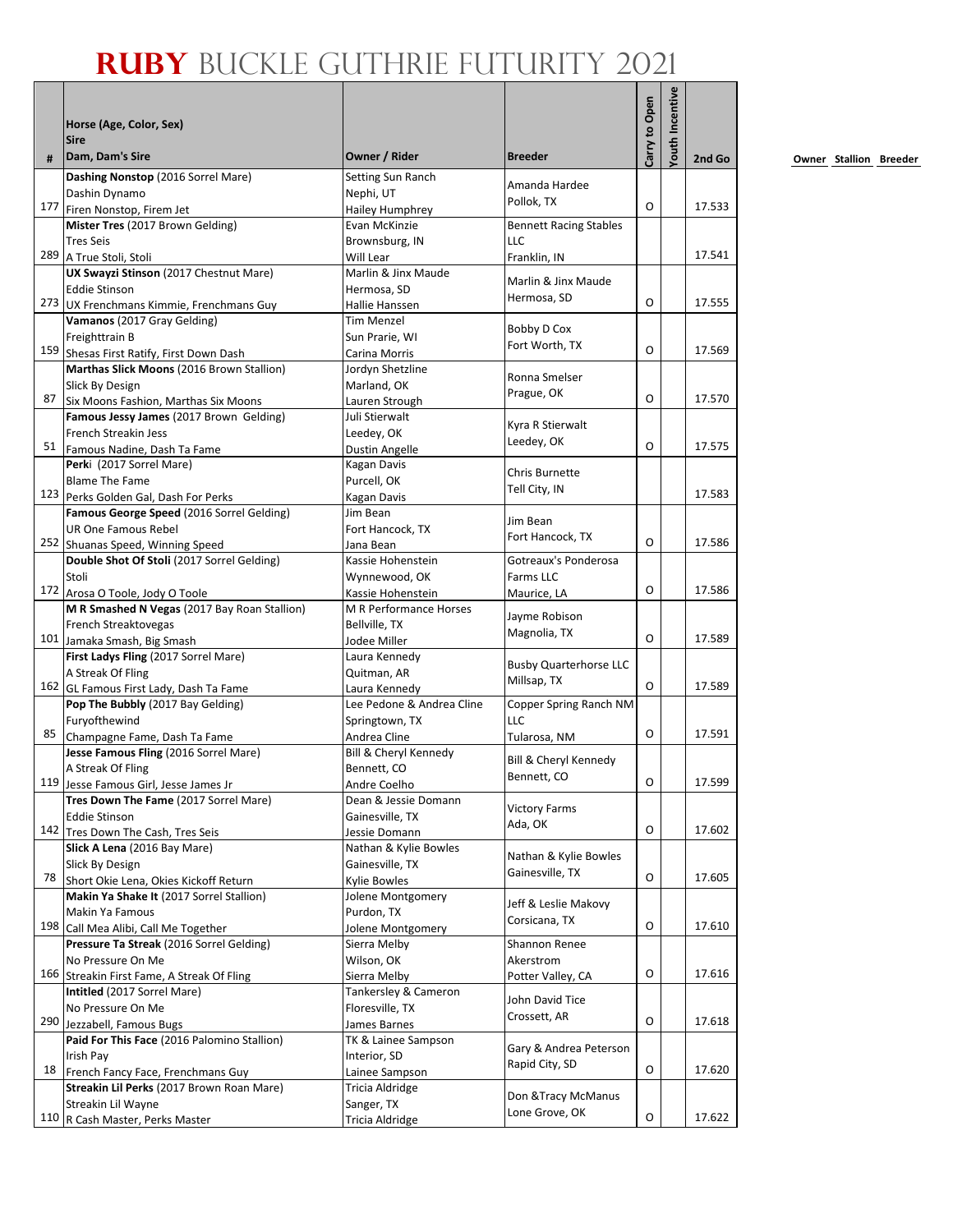| #  | Horse (Age, Color, Sex)<br><b>Sire</b><br>Dam, Dam's Sire | Owner / Rider                | <b>Breeder</b>                | Carry to Open | Incentive<br>Youth | 2nd Go      |         |         | Owner Stallion Breeder |             |
|----|-----------------------------------------------------------|------------------------------|-------------------------------|---------------|--------------------|-------------|---------|---------|------------------------|-------------|
|    | Aintgotnothinonme (2016 Bay Mare)                         | Chelsea Erskine              |                               |               |                    |             |         |         |                        |             |
|    | Aint Seen Nothin Yet                                      | Battle Creek, MI             | Chelsea Erskine               |               |                    |             |         |         |                        |             |
|    | 221 Lil Bit Illegal, Illegal Runaway                      | Kelsey Treharne              | Battle Creek, MI              | O             |                    | 17.624      |         |         |                        |             |
|    | VF Wheely Cool (2017 Sorrel Gelding)                      | <b>Victory Farms</b>         |                               |               |                    |             |         |         |                        |             |
|    | <b>Eddie Stinson</b>                                      | Ada, OK                      | <b>Victory Farms</b>          |               |                    |             |         |         |                        |             |
|    | 80 Wheely Quick, The Harder They Fall                     | Kelsey Treharne              | Ada, OK                       | O             |                    | 17.628 2D-1 |         | \$3,825 | \$450                  | \$225       |
|    | Eye Of The Storm (2017 Sorrel Mare)                       | James Moran                  |                               |               |                    |             |         |         |                        |             |
|    | Furyofthewind                                             | Shepherd, TX                 | <b>Michael Carlton</b>        |               |                    |             |         |         |                        |             |
|    | 292 Raspberry Jewel, Streakin Jewel                       | Kasey Moran                  | Livingston, LA                | O             |                    | 17.629 2D-2 |         | \$2,550 | \$300                  | \$150       |
|    | Hello Darling (2016 Palomino Mare)                        | Tammy Bransom                |                               |               |                    |             |         |         |                        |             |
|    | Stoli                                                     | Collinsville, TX             | <b>Tammy Bransom</b>          |               |                    |             |         |         |                        |             |
|    | 118 What Firewater, Fire Water Flit                       | Ceri Ward                    | Collinsville, TX              | O             |                    | 17.630 2D-3 |         | \$1,658 | \$195                  | \$98        |
|    | Mamahadafling (2017 Bay Roan Mare)                        | Cinder Lakes Ranch           |                               |               |                    |             |         |         |                        |             |
|    | A Streak Of Fling                                         | Valley View, TX              | Cinder Lakes Ranch            |               |                    |             |         |         |                        |             |
|    | 124 Shegotitfromhermama, Reds Western Native              | Janna Brown                  | Valley View, TX               | O             |                    | 17.657 2D-4 |         | \$1,275 | \$150                  | \$75        |
|    | Cadillac N (2016 Sorrel Gelding)                          | Kortney Kizer                |                               |               |                    |             |         |         |                        |             |
|    | Blazin Jetolena                                           | Pep, NM                      | <b>Busby Quarterhorse LLC</b> |               |                    |             |         |         |                        |             |
|    | 193 Cadillacs N Karats, Whose Dat Bunny                   | Kortney Kizer                | Millsap, TX                   | O             |                    | 17.659 2D-5 |         | \$893   | \$105                  | \$53        |
|    | Winners World (2016 Brown Mare)                           | Ellen Mitchell               |                               |               |                    |             |         |         |                        |             |
|    | <b>Winners Version</b>                                    | Midland, TX                  | Ellen Mitchell                |               |                    |             |         |         |                        |             |
|    | 102 Streakin Task, Uno Streakin                           | Kortney Kizer                | Midland, TX                   |               |                    | 17.664 2D-6 |         | \$765   | \$90                   | \$45        |
|    | MJ Barbwire Lane (2016 Gray Mare)                         | Mark or Linda Jarvis         | Mark & Linda Jarvis           |               |                    |             |         |         |                        |             |
|    | The Goodbye Lane                                          | Spanish Fork, UT             | Spanish Fork, UT              |               |                    |             |         |         |                        |             |
|    | 231 Winkens Express, Winken On Ya                         | Marcie Wilson                |                               | O             |                    | 17.673 2D-7 |         | \$638   | \$75                   | <u>\$38</u> |
|    | JL I Luvcheapthrills (2017 Sorrel Mare)                   | Dorminy Plantation           | Jill Lane Quarter Horses      |               |                    |             |         |         |                        |             |
|    | JL Sirocco                                                | Fitzgerald, GA               | Fort Benton, MT               |               |                    |             |         |         |                        |             |
|    | 40 Miss Twist Bug, Shawne Bug                             | Chelsea Bartlett             |                               | O             |                    | 17.675 2D-8 |         | \$510   | \$60                   | \$30        |
|    | HR Heavens Haze (2017 Bay Stallion)                       | Kendall Pearse               | Thomas M O'Neal               |               |                    |             |         |         |                        |             |
|    | JL Dash Ta Heaven                                         | Valley View, TX              | Choudrant, LA                 |               |                    |             |         |         |                        |             |
|    | 264 French Bouquet, Frenchmans Guy                        | Jessica Morris               |                               | O             |                    | 17.676 2D-9 |         | \$383   | \$45                   | \$23        |
|    | VF Mistys Liaison (2017 Gray Mare)                        | <b>Marcus McCrary</b>        | <b>Victory Farms</b>          |               |                    |             |         |         |                        |             |
|    | Sixes Liason                                              | Fort Worth, TX               | Ada, OK                       |               |                    |             |         |         |                        |             |
|    | 257 BN Misty Moon, Steppin For The Moon                   | Chris Martin                 |                               | O             |                    | 17.679      | $2D-10$ | \$255   | \$30                   | \$15        |
|    | SR Royalstolimartini (2016 Gray Mare)                     | Sabra O'Quinn                | Bruce & Connie                |               |                    |             |         |         |                        |             |
| 36 | Stoli<br>LK Crown Royal, Sun Frost                        | Ocala, FL                    | Vansickle                     | O             |                    | 17.693      |         |         |                        |             |
|    | VQ Nonstop Stinson (2017 Sorrel Mare)                     | Sabra O'Quinn<br>Jeff Varner | Adamsville, OH                |               |                    |             |         |         |                        |             |
|    | <b>Eddie Stinson</b>                                      | Sedalia, CO                  | Jeffrey Varner                |               |                    |             |         |         |                        |             |
|    | 258 Honor This Nonstop, Mr Honor Bound                    | <b>Kelsey Treharne</b>       | Sedalia, CO                   | O             |                    | 17.694      |         |         |                        |             |
|    | Blazin Hot Chick (2016 Sorrel Mare)                       | Garett & Jenna Dana          |                               |               |                    |             |         |         |                        |             |
|    | Blazin Jetolena                                           | Nipomo, CA                   | Steven & Lori Janssen         |               |                    |             |         |         |                        |             |
|    | 275 Hot Playboy Chick, Hot Dasher                         | Lindsey McLeod               | Austin, MN                    | O             |                    | 17.700      |         |         |                        |             |
|    | Foxy Fiona (2016 Bay Mare)                                | Traci MacDonald              |                               |               |                    |             |         |         |                        |             |
|    | Shawne Bug Leo                                            | Erskine, Alberta             | Traci MacDonald               |               |                    |             |         |         |                        |             |
|    | 242 Foxy Crime, Crimewave                                 | Traci MacDonald              | Erskine, Alberta              | O             |                    | 17.712      |         |         |                        |             |
|    | Fame Creek (2016 Chestnut Mare)                           | Ron Moosman                  |                               |               |                    |             |         |         |                        |             |
|    | Conn Creek                                                | Morgan, UT                   | Ron or Laurie Moosman         |               |                    |             |         |         |                        |             |
|    | 158 Makn Fame, Maknmoves                                  | Haylee Moosman               | Morgan, UT                    | O             |                    | 17.719      |         |         |                        |             |
|    | HR My Fame Is Epic (2016 Sorrel Gelding)                  | <b>BAJ Living Trust</b>      |                               |               |                    |             |         |         |                        |             |
|    | Epic Leader                                               | Scottsdale, AZ               | Elizabeth S Hays              |               |                    |             |         |         |                        |             |
|    | 131 Go Wilma Dash, Dash Ta Fame                           | <b>Buffy Walchli</b>         | Arcadia, LA                   | O             |                    | 17.724      |         |         |                        |             |
|    | Moves Like Jagger (2016 Bay Roan Gelding)                 | Kellie Collier               |                               |               |                    |             |         |         |                        |             |
|    | A Streak Of Fling                                         | Hereford, TX                 | Kellie Collier                |               |                    |             |         |         |                        |             |
|    | 33 Paper Doll, unknown                                    | Kelsey Hayden                | Hereford, TX                  | O             |                    | 17.729      |         |         |                        |             |
|    | Bardells Vegas Guy (2017 Gray Stallion)                   | Beth Laine                   | <b>Beth Laine</b>             |               |                    |             |         |         |                        |             |
|    | French Streaktovegas                                      | Las Vegas, NV                | Las Vegas, NV                 |               |                    |             |         |         |                        |             |
|    | 191 Bardells Jubilee, Gray Bardell                        | Taylor Hildreth              |                               | O             |                    | 17.778      |         |         |                        |             |
|    | Uno No Fury (2017 Bay Gelding)                            | Jason & Leslie Willis        | Copper Spring Ranch NM        |               |                    |             |         |         |                        |             |
|    | Furyofthewind                                             | Chester, SC                  | LLC                           |               |                    |             |         |         |                        |             |
|    | 58 Dashing Uno, Dashin Is Easy                            | Leslie Willis                | Tularosa, NM                  | O             |                    | 17.785      |         |         |                        |             |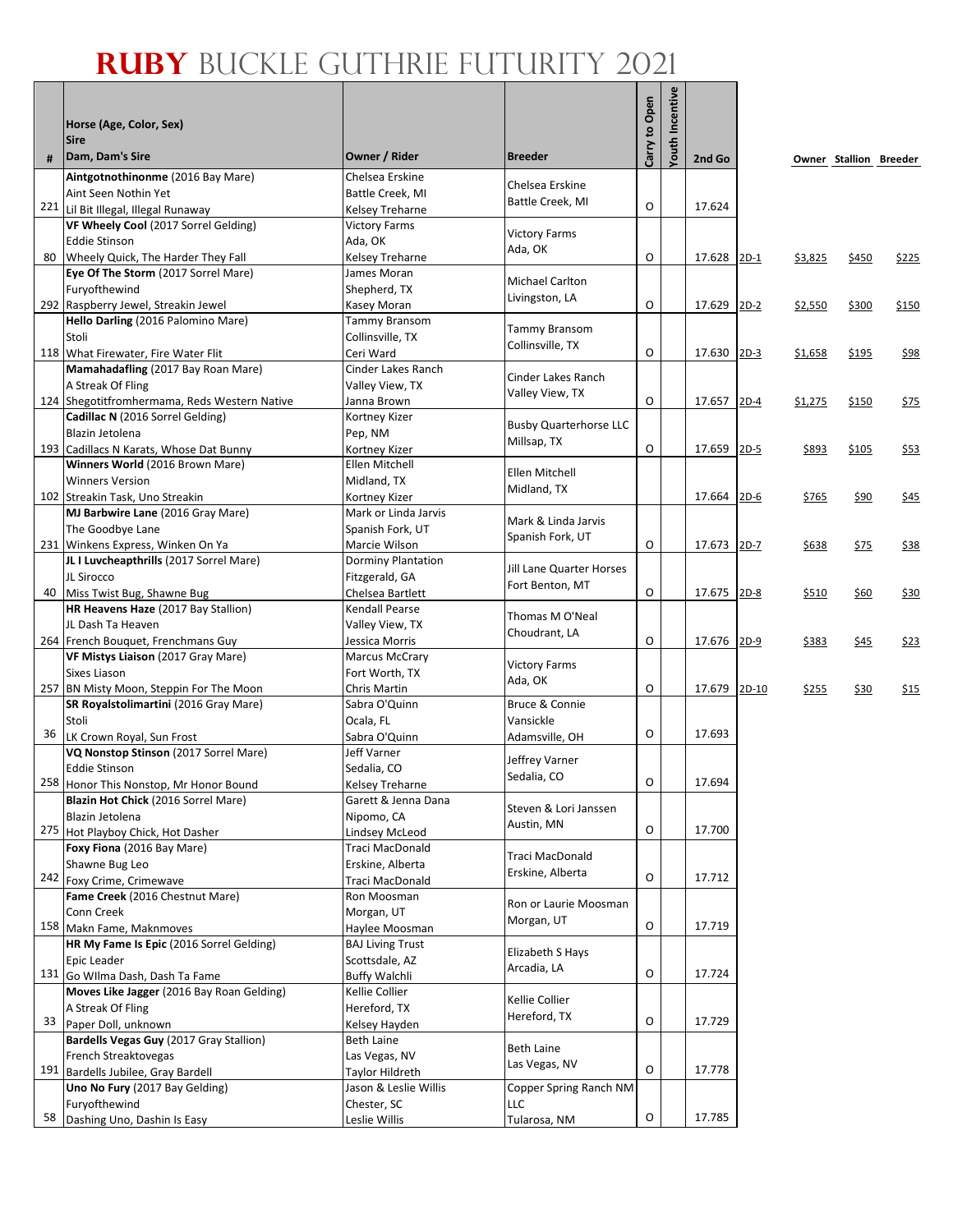|    |                                                                              |                                         |                                   | Carry to Open | <b>Touth Incentive</b> |        |
|----|------------------------------------------------------------------------------|-----------------------------------------|-----------------------------------|---------------|------------------------|--------|
|    | Horse (Age, Color, Sex)<br><b>Sire</b>                                       |                                         |                                   |               |                        |        |
| #  | Dam, Dam's Sire                                                              | Owner / Rider                           | <b>Breeder</b>                    |               |                        | 2nd Go |
|    | Famous Rose Can (2017 Brown Mare)                                            | <b>Brenda Hinze</b>                     |                                   |               |                        |        |
|    | Freckles Ta Fame                                                             | Ault, CO                                | Joe & Carla Spitz<br>Lamar, CO    |               |                        |        |
|    | 22 Streakin Joesy Rose, A Streak of Fling                                    | Jill Hinze                              |                                   | O             |                        | 17.789 |
|    | VF Born Ta Be Wild (2016 Sorrel Gelding)                                     | Brian & Jodi Edwards                    | <b>Victory Farms</b>              |               |                        |        |
| 70 | Born Ta Be Famous                                                            | Jackson, WY                             | Ada, OK                           | O             |                        | 17.789 |
|    | VF Candy Money, On The Money Red<br>This Girl Can Dance (2016 Palomino Mare) | Jodi Edwards<br>Jeff & Eva Marie Hepper |                                   |               |                        |        |
|    | Frenchmans Guy                                                               | Keene. ND                               | Jeff & Eva Marie Hepper           |               |                        |        |
|    | 295 This Perks Can Dance                                                     | Abby Hepper                             | Keene, ND                         |               |                        | 17.799 |
|    | Doubledownonthisguy (2016 Palomino Gelding)                                  | Roger & Margaret Jones                  |                                   |               |                        |        |
|    | Frenchmans Guy                                                               | Farson, WY                              | Margaret Jones                    |               |                        |        |
| 30 | Kwynns Dash, Dash Ta Fame                                                    | Margaret Jones                          | Farson, WY                        | O             |                        | 17.809 |
|    | Buckstreakin Naked (2016 Buckskin Gelding)                                   | Hank & Stephanie Williams               |                                   |               |                        |        |
|    | A Streak Of Fling                                                            | Norwood, CO                             | Leslie Bailey<br>Pauls Valley, OK |               |                        |        |
| 75 | French Bar Belle, Frenchmans Guy                                             | Harlie Zehnder                          |                                   | O             |                        | 17.822 |
|    | Peachy And Juicy (2016 Palomino Mare)                                        | Quad Boenker                            | Heath Boucher                     |               |                        |        |
| 43 | Blazin Jetolena                                                              | Weatherford. TX                         | Galion, OH                        | O             |                        | 17.824 |
|    | SX Frenchmans Peach, Frenchmans Guy                                          | Andrea Cline                            |                                   |               |                        |        |
|    | Rivonsfruitytutifigg (2017 Brown Gelding)                                    | Kissmyfairytale Inc                     | Kissmyfairytale Inc               |               |                        |        |
|    | <b>Streakin Boon Dox</b><br>268 Rivons Toggle Annie, Rare Bar                | Azle, TX<br>Sierra Shields              | Azle, TX                          | O             |                        | 17.845 |
|    | VF Victoria Stinson (2017 Sorrel Mare)                                       | Colton Melby                            |                                   |               |                        |        |
|    | <b>Eddie Stinson</b>                                                         | Wilson, OK                              | <b>Victory Farms</b>              |               |                        |        |
| 68 | Bag The Hawk, Track Rebel                                                    | Sierra Melby                            | Ada, OK                           | O             |                        | 17.847 |
|    | Lil Mis Packin Fame (2017 Bay Mare)                                          | Julie Erkamaa                           |                                   |               |                        |        |
|    | <b>BHR Frenchies Socks</b>                                                   | East Troy, WI                           | Julie Erkamaa                     |               |                        |        |
|    | 144 Packin Ta Fame, Dash Ta Fame                                             | Shawn Varpness                          | East Troy, WI                     | O             |                        | 17.857 |
|    | A Dash Of Chocolate (2017 Chestnut Mare)                                     | Dean & Jessie Domann                    | Dean & Jessie Domann              |               |                        |        |
|    | The Red Dasher                                                               | Gainesville, TX                         | Gainesville, TX                   |               |                        |        |
| 96 | Betterthan Chocolate, Merridoc                                               | Jessie Domann                           |                                   | O             |                        | 17.862 |
|    | KVS Firewaternheaven (2017 Sorrel Gelding)                                   | Kurt Vonn Stone                         | Kurt Vonn Stone                   |               |                        |        |
|    | JL Dash Ta Heaven<br>209 Jessie Firewater, Fire Water Flit                   | Lebanon, TN                             | Lebanon, TN                       | O             |                        | 17.869 |
|    | The Love Jet (2017 Sorrel Gelding)                                           | Sierra Waldrep<br>Jeff & Buffy Walchli  |                                   |               |                        |        |
|    | Blazin Jetolena                                                              | Aguila, AZ                              | <b>Busby Quarterhorse LLC</b>     |               |                        |        |
|    | 174 GL Famous First Lady, Dash Ta Fame                                       | <b>Buffy Walchli</b>                    | Millsap, TX                       | 0             |                        | 17.873 |
|    | Tex Walka (2017 Bay Gelding)                                                 | Lyndee Stairs                           | Doug Brown & Tim                  |               |                        |        |
|    | Slick By Design                                                              | Hanford, CA                             | Parker                            |               |                        |        |
|    | 41 Rene To Run, Rene Dan Jet                                                 | Lyndee Stairs                           | Paso Robles, CA                   | о             |                        | 17.883 |
|    | Lady Frencholena (2016 Sorrel Mare)                                          | Jan Iberlin & Kortney Fisher            | Jan Wagensen Fisher               |               |                        |        |
|    | Blazin Jetolena                                                              | Bluff Dale, TX                          | Buffalo, WY                       |               |                        |        |
| 56 | French Lady Nick Bar, Dr Nick Bar                                            | Kortney Fisher                          |                                   | O             |                        | 17.885 |
|    | MR Streakininmythird (2017 Gelding)                                          | M R Performance Horses                  |                                   |               |                        |        |
|    | French Streaktovegas                                                         | Bellville, TX                           | Jayme Robinson                    | O             |                        | 17.901 |
|    | 293 Texas Tee Bird, Iron Bird                                                | Jacee Miller<br><b>Derrick Darling</b>  |                                   |               |                        |        |
|    | Bullazin For Perks (2017 Black Stallion)<br>Blazin Jetolena                  | Lamont, OK                              | <b>Derrick Darling</b>            |               |                        |        |
| 12 | Dash To Honor, Bully Bullion                                                 | Pete Oen                                | Lamont, OK                        | O             |                        | 17.902 |
|    | Aflingwithfreckles (2016 Sorrel Stallion)                                    | Sierra Melby                            | Suzanne                           |               |                        |        |
|    | A Streak Of Fling                                                            | Wilson, OK                              | Hill/Southwestern Farms           |               |                        |        |
| 16 | Justa Redhotfreckles, Just A Freckles                                        | Sierra Melby                            | Kirbyville, TX                    | O             |                        | 17.906 |
|    | SD Dash Ta Colonel (2016 Bay Roan Gelding)                                   | <b>Todd Graff</b>                       |                                   |               |                        |        |
|    | A Dash Ta Streak                                                             | Ainsworth, NE                           | Steve Dymond<br>Adel, IA          |               |                        |        |
|    | 178 Spartans Bay Slider, Colonel Austin                                      | Hilary Van Gerpen                       |                                   | O             |                        | 17.919 |
|    | Buck L Bunny (2016 Black Gelding)                                            | Brett/Jana/Jada Haken                   | Martha Jean Reeves                |               |                        |        |
|    | No Pressure On Me                                                            | Pawnee, OK                              | Weatherford, TX                   |               |                        |        |
|    | 175 Ryonsfastbucklebunny, Fast Flying Ryon                                   | Jada Brooke Haken                       |                                   | O             |                        | 17.935 |
|    | Hez Jettin Ta Fame (2016 Bay Gelding)                                        | Jordon Briggs                           | Jimi Lou Woodard                  |               |                        |        |
|    | Blazin Jetolena                                                              | Chilton, TX                             | Decatur, TX                       | O             |                        | 17.937 |
|    | 143 Ta Wonder, Dash Ta Fame                                                  | Jordan Briggs                           |                                   |               |                        |        |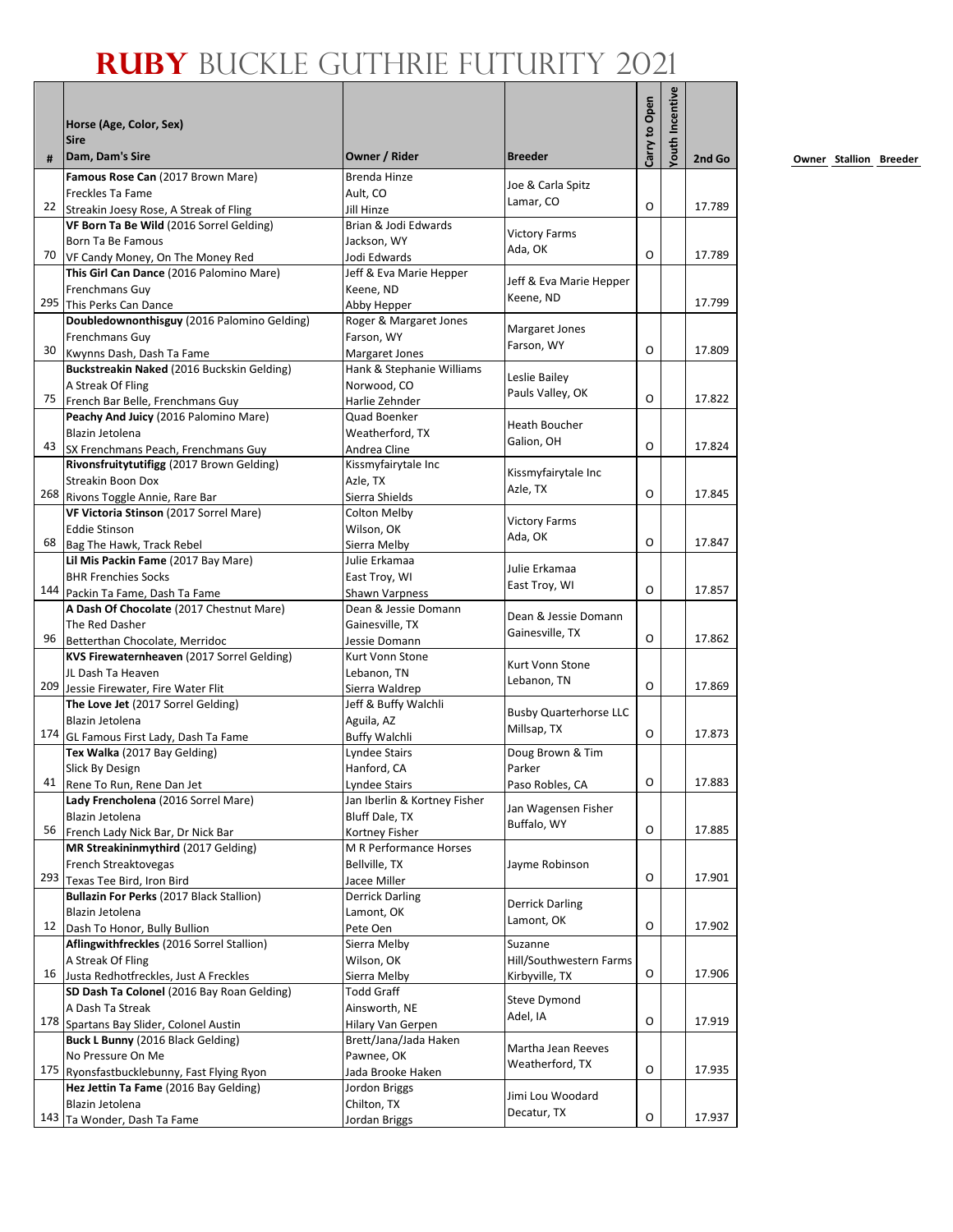|    |                                                                                  |                                                  |                               |               | outh Incentive |        |
|----|----------------------------------------------------------------------------------|--------------------------------------------------|-------------------------------|---------------|----------------|--------|
|    | Horse (Age, Color, Sex)                                                          |                                                  |                               |               |                |        |
| #  | <b>Sire</b><br>Dam, Dam's Sire                                                   | Owner / Rider                                    | <b>Breeder</b>                | Carry to Open |                | 2nd Go |
|    | PG Designed To Fire (2017 Chestnut Mare)                                         | Nancy Leach                                      | Paige A Greenwell             |               |                |        |
|    | Slick By Design                                                                  | Okeechobee, FL                                   | Alva, FL                      |               |                |        |
|    | 42 Fired By Cash, Cash Not Credit                                                | Taylor Jacob                                     |                               | O             |                | 17.938 |
|    | Six Frosted Freckles (2017 Bay Roan Mare)                                        | Debbie Cummings                                  | <b>Reginald E Morris</b>      |               |                |        |
| 7  | French Streaktovegas<br>Tuff Turnin Freckle, A Freckle Legacy                    | Plantersville, TX<br>Jodee Miller                | Plantersville, TX             | O             |                | 17.946 |
|    | Fiftyshadesofblonde (2017 Palomino Mare)                                         | Jay & Bobbie Rogers                              |                               |               |                |        |
|    | <b>Traffic Guy</b>                                                               | El Campo, TX                                     | <b>Bobbie Rogers</b>          |               |                |        |
|    | 138 Party Pony, Tamu Nu Rey Jay                                                  | Janet Staton                                     | El Campo, TX                  | O             |                | 17.963 |
|    | Special For Tres PZ (2017 Bay Mare)                                              | Joao Ferraz Leao                                 |                               |               |                |        |
|    | <b>Tres Seis</b>                                                                 | Weatherford, TX                                  | <b>Blessed River LTD</b>      |               |                |        |
| 98 | Special Copauino, Strawfly Special                                               | Joao Leo                                         | Frisco, TX                    | $\Omega$      |                | 17.966 |
|    | Ruby Rubacuori (2017 Red Roan Mare)                                              | Jody & Tracy Henderson                           | Jody & Tracy Henderson        |               |                |        |
|    | A Dash Ta Streak                                                                 | Alvarado, TX                                     | Alvarado, TX                  |               |                |        |
|    | 248 War Lena Kitty, War Lena Bars                                                | Ryann Pedone                                     |                               | O             |                | 17.983 |
|    | Ethan Edwards (2017 Sorrel Gelding)                                              | Roy Gene Evans                                   | Roy Gene Evans                |               |                |        |
|    | Rockin W                                                                         | Dallas, TX                                       | Dallas, TX                    | O             |                | 17.987 |
|    | 260 Seven Wives, Playin Stylish                                                  | Morgan Anderson                                  |                               |               |                |        |
|    | No Coolin This Jet (2016 Sorrel Gelding)                                         | Ivy Hurst                                        | <b>Busby Quarterhorse LLC</b> |               |                |        |
|    | Blazin Jetolena                                                                  | Springer, OK                                     | Millsap, TX                   | O             |                | 18.005 |
|    | 210 Little Bit Superior, Dash Ta Fame<br>Cash Me In Heaven (2017 Sorrel Gelding) | Danyelle Campbell<br>Scott Duke & Hilary Roberts |                               |               |                |        |
|    | JL Dash Ta Heaven                                                                | Vancleave, MS                                    | Jud Little                    |               |                |        |
|    | 106 Smooth Cashin Gal, Cash Not Credit                                           | Scott Duke                                       | Ardmore, OK                   | O             |                | 18.012 |
|    | Money Beea Blazin (2016 Sorrel Mare)                                             | Karl Yurko DVM                                   |                               |               |                |        |
|    | Blazin Jetolena                                                                  | Wheeling, WV                                     | Karl Yurko DVM                |               |                |        |
|    | 200 Beea Stash Of Money, The Money Doctor                                        | Ryann Pedone                                     | Wheeling, WV                  | O             |                | 18.015 |
|    | This Guyz Got Fire (2017 Palomino Gelding)                                       | Garrett & Brittany Tonozzi                       |                               |               |                |        |
|    | A Guy With Proof                                                                 | Lampasas, TX                                     | <b>Brittany Pozzi Tonozzi</b> |               |                |        |
|    | 132 Yeah Shebe Firen, Alive N Firen                                              | <b>Brittany Tonozzi</b>                          | Lampasas, TX                  | O             |                | 18.022 |
|    | A Legendary Fling (2016 Bay Roan Gelding)                                        | Jody & Tracy Henderson                           | Jody & Tracy Henderson        |               |                |        |
|    | A Streak Of Fling                                                                | Alvarado, TX                                     | Alvarado, TX                  |               |                |        |
|    | 184 War Lena Kitty, War Lena Bars                                                | <b>Kelsev Treharne</b>                           |                               | O             |                | 18.023 |
|    | MCM Rocket Man (2017 Gray Gelding)                                               | Jason Martin & Charlie Cole                      | Matt Dunn                     |               |                |        |
|    | <b>BHR Frenchies Socks</b>                                                       | Pilot Point, TX                                  | Bismarck, MO                  |               |                |        |
|    | 140 Mulberry Canyon Moon, Marthas Six Moons                                      | Caroline Boucher                                 |                               | O             |                | 18.034 |
|    | Cool To Be Cashin (2016 Brown Mare)                                              | Jennifer McGraw                                  | Jud Little                    |               |                |        |
|    | JL Dash Ta Heaven                                                                | Ocala, FL                                        | Ardmore, OK                   | O             |                | 18.046 |
|    | 294 Cool Perky, Dash For Perks                                                   | Rylee Elliot-Howell                              |                               |               |                |        |
|    | Pipers Design (2016 Bay Gelding)<br>Slick By Design                              | Radley or Ashley Day<br>Volborg, MT              | Radley or Ashley Day          |               |                |        |
| 84 | Bucks For Bullet, Frenchmans Bullet                                              | Ashley Day                                       | Volborg, MT                   | O             |                | 18.053 |
|    | Heza Swift Spyder (2016 Sorrel Gelding)                                          | Brad or Karly Knight                             |                               |               |                |        |
|    | The Goodbye Lane                                                                 | Roosevelt, UT                                    | Clay Peck                     |               |                |        |
|    | 250 Coops Glory, BF Heza Hot Shot                                                | <b>Stacy Glause</b>                              | Lehi, UT                      | O             |                | 18.055 |
|    | Playing In Traffic (2017 Bay Gelding)                                            | Laura Nemec                                      |                               |               |                |        |
|    | <b>Traffic Guy</b>                                                               | Mt Calm, TX                                      | Laura Nemec                   |               |                |        |
| 37 | Explode N Cash, Explode On Demand                                                | Abigail Plants                                   | Mt Calm, TX                   | O             |                | 18.059 |
|    | French Stinson (2017 Sorrel Gelding)                                             | Scamper Cole                                     | Molly Powell                  |               |                |        |
|    | <b>Eddie Stinson</b>                                                             | Granbury, TX                                     | Stephenville, TX              |               |                |        |
|    | 208 Disco Bling, Frenchmans Guy                                                  | <b>Scamper Cole</b>                              |                               |               |                | 18.061 |
|    | Frenchman By Design (2016 Sorrel Stallion)                                       | M & M Performance Horses                         | Melissa Brandt                |               |                |        |
|    | Slick By Design                                                                  | Bismarck, ND                                     | Hermosa, SD                   |               |                |        |
|    | 154 Silky French Pie, Frenchmans Guy                                             | Tisa Lee Peek                                    |                               | O             |                | 18.077 |
|    | Kool Rocketman (2017 Sorrel Gelding)                                             | Scott & Tiffeny Accomazzo                        | Brenda Reiswig                |               |                |        |
|    | Valiant Hero                                                                     | Stephenville, TX                                 | Bismark, ND                   | O             |                | 18.083 |
|    | 104 One Kool Wagon, PYC Paint Your Wagon                                         | Ryann Pedone                                     |                               |               |                |        |
|    | Nokoni Lady (2017 Buckskin Mare)<br>Jesses Topaz                                 | LC Wright Land & Cattle Co<br>Bastrop, TX        | <b>Burnett Ranches LLC</b>    |               |                |        |
|    | 233 High Brow Six, High Brow Cat                                                 | Janet Staton                                     | Fort Worth, TX                |               |                | 18.092 |
|    |                                                                                  |                                                  |                               |               |                |        |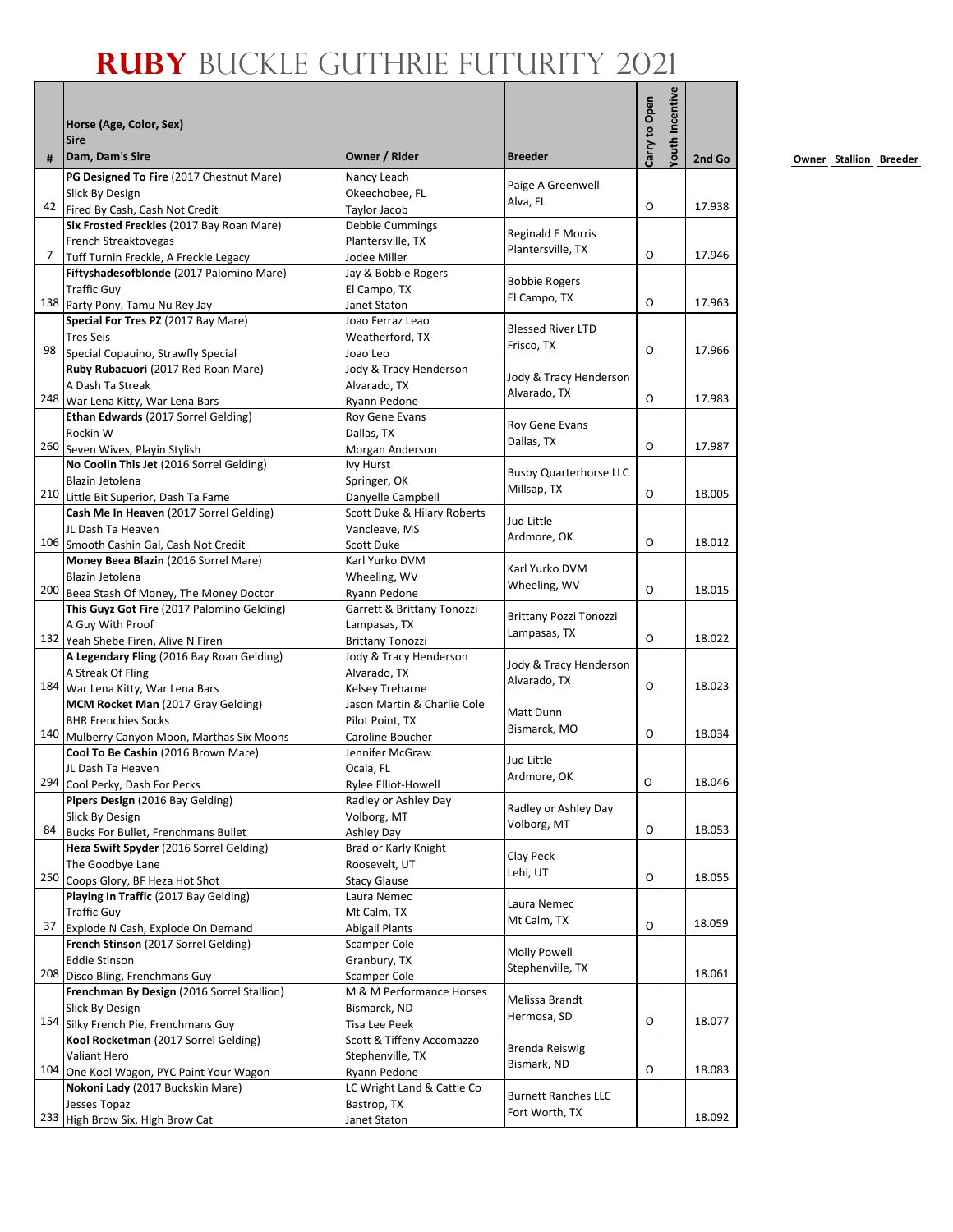|    | Horse (Age, Color, Sex)<br><b>Sire</b>                                                  |                                       |                                | Carry to Open | <b>/outh Incentive</b> |        |
|----|-----------------------------------------------------------------------------------------|---------------------------------------|--------------------------------|---------------|------------------------|--------|
| #  | Dam, Dam's Sire                                                                         | Owner / Rider                         | <b>Breeder</b>                 |               |                        | 2nd Go |
|    | Transcending Ta Fame (2017 Sorrel Gelding)                                              | Julie Erkamaa                         | Julie Erkamaa                  |               |                        |        |
|    | <b>BHR Frenchies Socks</b>                                                              | East Troy, WI                         | East Troy, WI                  | O             |                        | 18.097 |
|    | 188 Packin Ta Fame, Dash Ta Fame<br>Merri Eddies Sun (2016 Chestnut Mare)               | Shawn Varpness<br>Janae Ordeman       |                                |               |                        |        |
|    | <b>Eddie Stinson</b>                                                                    | Saratoga, WY                          | Janae Ordeman                  |               |                        |        |
| 26 | Six Hex Frost, Sundewit                                                                 | Janae Orderman                        | Saratoga, WY                   | O             |                        | 18.099 |
|    | Buy Jordina (2017 Brown Mare)                                                           | Jordan Harrell                        |                                |               |                        |        |
|    | Fast Prize Jordan                                                                       | Hazelhurst, GA                        | Elsa Mendoza                   |               |                        |        |
|    | 190 Buy Who, Eyesa Speical                                                              | Jordan Harrell                        | Luling, TX                     | O             |                        | 18.108 |
|    | Miss Zana (2016 Sorrel Mare)                                                            | Jon & Tisa Peek                       | <b>Victory Farms</b>           |               |                        |        |
|    | <b>Eddie Stinson</b>                                                                    | Bismarck, ND                          | Ada, OK                        |               |                        |        |
|    | 204 KS Hoszana, Big As I Am                                                             | Tisa Lee Peek                         |                                | O             |                        | 18.110 |
|    | MR Mulberrymoonfling (2016 Gray Mare)                                                   | <b>M R Performance Horses</b>         | Matt & Bendi Dunn              |               |                        |        |
|    | A Streak Of Fling                                                                       | Bellville, TX                         | Bismarck, MO                   | O             |                        | 18.133 |
|    | 150 Mulberry Canyon Moon, Marthas Six Moons<br>A Fling With Doc (2016 Bay Roan Gelding) | Jodee Miller<br><b>Beth Peterson</b>  |                                |               |                        |        |
|    | A Streak Of Fling                                                                       | Texarkana, TX                         | <b>Beth Peterson</b>           |               |                        |        |
| 53 | Santee Nick Bar, Dr Nick Bar                                                            | Jennifer Burgess                      | Texarkana, TX                  | O             |                        | 18.145 |
|    | Unbroken Belle (2017 Brown Mare)                                                        | Triple U Quarter Horses               |                                |               |                        |        |
|    | PYC Paint Your Wagon                                                                    | Marietta, OK                          | Alan Woodbury                  |               |                        |        |
| 99 | Tell Em Belle, Tres Seis                                                                | Pete Oen                              | Dickinson, ND                  | O             |                        | 18.149 |
|    | FL Buy Me A Cocktail (2016 Bay Roan Gelding)                                            | Samantha Flannery                     | Zoe Ann Huffman                |               |                        |        |
|    | French Streaktovegas                                                                    | Mission, SD                           | Whitman, NE                    |               |                        |        |
|    | 155 Gayla Andi, Dok Dander                                                              | Samantha Flannery                     |                                | $\Omega$      |                        | 18.157 |
|    | Mutton Buston (2017 Brown Gelding)                                                      | Taylor & Rylee Shields                | Casey Calais                   |               |                        |        |
| 14 | Furyofthewind                                                                           | Cochrane, Alberta                     | Vinton, LA                     | O             |                        | 18.161 |
|    | Madisons Corona, Corona Cocktail<br>Jawanadance N Vegas (2016 Bay Roan Mare)            | <b>Rylee Shields</b>                  |                                |               |                        |        |
|    | French Streaktovegas                                                                    | Shyann Lucas<br>Morristown, AZ        | Jim & Kathy Lucas              |               |                        |        |
|    | 141 Jawanadance, Cashin Man                                                             | <b>Shyann Lucas</b>                   | Jackson, WY                    | O             |                        | 18.168 |
|    | One Slick Darlin (2016 Black Mare)                                                      | Larry Reynolds                        |                                |               |                        |        |
|    | Slick By Design                                                                         | Collinsville, TX                      | Bashaw & Fischer               |               |                        |        |
|    | 76 Yes Darlin, Okey Dokey Dale                                                          | Ryan Reynolds                         | Ledbetter, TX                  | O             |                        | 18.169 |
|    | Bea Bop Olena (2017 Sorrel Mare)                                                        | Jana Perry                            | Jana L Perry                   |               |                        |        |
|    | Blazin Jetolena                                                                         | Cut Bank, MT                          | Cut Bank, MT                   |               |                        |        |
| 39 | Brandons Love, Apollo                                                                   | Jana Perry                            |                                | O             |                        | 18.173 |
|    | Guyz Speedy Girl (2016 Bay Mare)                                                        | Kathy Campbell                        | <b>Bill &amp; Debbie Myers</b> |               |                        |        |
|    | Frenchmans Guy<br>79 A Speedy Lena, World Speed                                         | Morristown, AZ                        | Saint Onge, SD                 | O             |                        | 18.183 |
|    | Eddies Frostedcorona (2017 Sorrel Mare)                                                 | Kathy Campbell<br>Curtis Walker       |                                |               |                        |        |
|    | <b>Eddie Stinson</b>                                                                    | Lake Kiowa, TX                        | <b>Victory Farms</b>           |               |                        |        |
|    | 265 Frosties Corona, Southern Corona                                                    | Lauren Howe                           | Ada, OK                        | O             |                        | 18.189 |
|    | MP Hot Hayday* (2016 Stallion)                                                          |                                       |                                |               |                        |        |
|    | PC Frenchman Hayday                                                                     | <b>Sirens Performance</b>             | Mel Potter                     |               |                        |        |
|    | 286 MP Nelle Wood, Lone Drifter                                                         | Caroline Boucher                      |                                | O             |                        | 18.194 |
|    | Tres French Kiss (2017 Buckskin Mare)                                                   | Shelly Shields                        | <b>Winning Quarters LLC</b>    |               |                        |        |
|    | <b>Tres Fortunes</b>                                                                    | Burneyville, OK                       | Cochrane, Alberta              |               |                        |        |
|    | 206 JHB Gold Jet, Frenchmans Gold Guy                                                   | <b>Shelly Shields</b>                 |                                | O             |                        | 18.202 |
|    | Beter Watchthis Guyz (2016 Buckskin Mare)                                               | <b>Wendy Platts</b>                   | Bill & Debbie Myers            |               |                        |        |
| 32 | Frenchmans Guy                                                                          | Scottsdale, AZ<br><b>Wendy Platts</b> | Saint Onge, SD                 | O             |                        | 18.217 |
|    | Serious Spender, Bills Ryon<br>Getcha Some Pie (2017 Brown Mare)                        | <b>Tricia Aldridge</b>                | Copper Spring Ranch NM         |               |                        |        |
|    | Furyofthewind                                                                           | Sanger, TX                            | LLC                            |               |                        |        |
| 17 | Pies Best Punkin, Pie In The Sky                                                        | Tricia Aldridge                       | Tularosa, NM                   | O             |                        | 18.218 |
|    | VF Coup De Grace (2017 Bay Mare)                                                        | Jennifer McGraw                       |                                |               |                        |        |
|    | <b>Eddie Stinson</b>                                                                    | Ocala, FL                             | <b>Victory Farms</b>           |               |                        |        |
|    | 246 VF Coup De Ville, Burrs First Down                                                  | Rylee Elliot-Howell                   | Ada, OK                        | O             |                        | 18.221 |
|    | Eddie Got The Money (2016 Sorrel Mare)                                                  | <b>Tara Rafftery</b>                  | Wagenknecht Stables            |               |                        |        |
|    | <b>Eddie Stinson</b>                                                                    | Stanchfield, MN                       | Smithton, MO                   |               |                        |        |
| 31 | The Moneys Done Gone, On The Money Red                                                  | <b>Emily Rafftery</b>                 |                                | O             | Υ                      | 18.225 |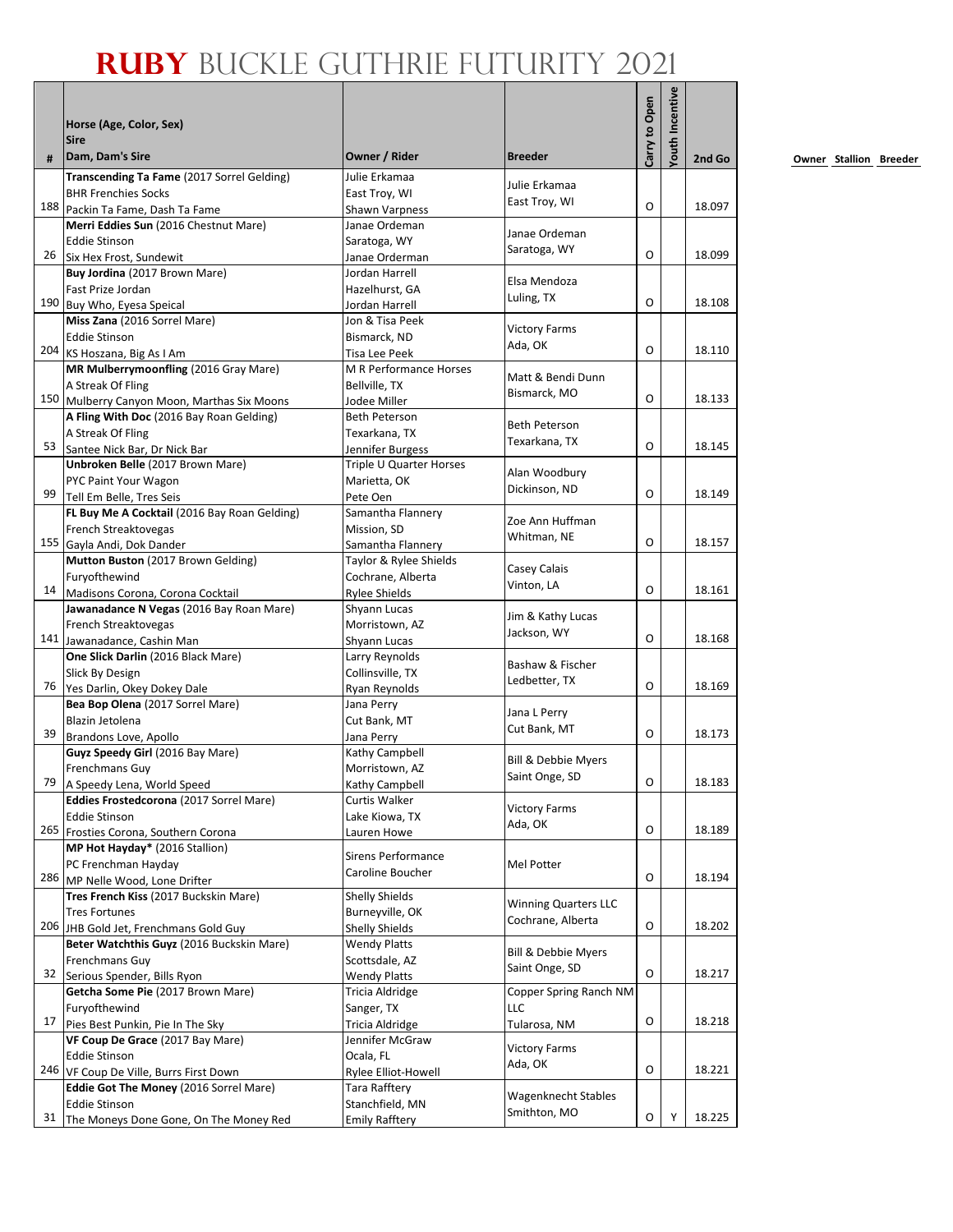|    | Horse (Age, Color, Sex)<br><b>Sire</b>                                          |                                          |                               | Carry to Open | <b>'outh Incentive</b> |        |
|----|---------------------------------------------------------------------------------|------------------------------------------|-------------------------------|---------------|------------------------|--------|
| #  | Dam, Dam's Sire                                                                 | Owner / Rider                            | <b>Breeder</b>                |               |                        | 2nd Go |
|    | Now Dats Frenchin (2016 Palomino Mare)                                          | <b>Greg Torgerson</b>                    | Kourtney Woods                |               |                        |        |
|    | Dats A Frenchman                                                                | Richfield, UT                            | Fallon, NV                    |               |                        |        |
| 28 | CSE Dash Of Boston, Dash Of Royal Gold                                          | Jayda Torgerson                          |                               | O             | Y                      | 18.234 |
|    | The Maze Runner (2017 Sorrel Gelding)<br>Be A Magnolia Runner                   | Josefina Barbero                         | <b>Brittany Pozzi Tonozzi</b> |               |                        |        |
| 47 | Kisskiss Bangbang, Dash Ta Fame                                                 | Eugene, OR<br><b>Brittany Tonozzi</b>    | Lampasas, TX                  | O             |                        | 18.237 |
|    | RB Rare French Kiss (2016 Bay Mare)                                             | Ronda Hudson Dowding                     | Ronda M Hudson-               |               |                        |        |
|    | <b>Frenchmans Guy</b>                                                           | Oklahoma City, OK                        | Dowdling                      |               |                        |        |
|    | 121 Rarely Fired, Rare Bar                                                      | Jennilee Thompson                        | Oklahoma City, OK             | 0             |                        | 18.237 |
|    | Star N Blazin Fame (2017 Sorrel Mare)                                           | Dave & Lori Zabel                        | Jeff & Teresa Deason          |               |                        |        |
|    | Blazin Jetolena                                                                 | Horace, ND                               | Cresson, TX                   |               |                        |        |
|    | 236 Noshameinmyfame, Dash Ta Fame                                               | Molli Montgomery                         |                               | O             |                        | 18.243 |
|    | Smooth Painted Wagon (2016 Bay Mare)                                            | <b>Heather Colletti</b>                  | <b>Heather Colletti</b>       |               |                        |        |
|    | A Smooth Guy                                                                    | Peyton, CO                               | Peyton, CO                    | O             |                        | 18.269 |
|    | 251 VF Paint Me A Prize, PYC Paint Your Wagon                                   | <b>Heather Colletti</b>                  |                               |               |                        |        |
|    | Cheep Thrills (2016 Red Dunn Mare)                                              | Lazy Ear Performance Horses              | Lazy Ear Performance          |               |                        |        |
| 27 | A Streak Of Fling<br>Shes Playin For Chex, Cowboy Medley                        | Clearwater, MN<br>Erin Bayer             | Horses<br>Clearwater, MN      | O             |                        | 18.272 |
|    | Cowboyz Gunsmoke (2017 Buckskin Gelding)                                        | Eylsia Huber                             |                               |               |                        |        |
|    | Cowboys Cartel                                                                  | Glendive. MT                             | Bill & Debbie Myers           |               |                        |        |
|    | 229 Shez The One Guys, Frenchmans Guy                                           | Tasha Welsh                              | Saint Onge, SD                | O             |                        | 18.276 |
|    | Bola De Fuego* (2016 Bay Stallion)                                              | Danielle Stubstad                        | Christine & Debra             |               |                        |        |
|    | <b>Fire Water Flit</b>                                                          | Ocala, FL                                | Langlois                      |               |                        |        |
|    | 232 Beam Me Up Kelly, First Down Kelly                                          | Jenna Dominick                           | Watsonville, CA               | O             |                        | 18.276 |
|    | Sierra Skye (2017 Bay Mare)                                                     | Scott Duke & Hilary Roberts              | Jud Little                    |               |                        |        |
|    | JL Dash Ta Heaven                                                               | Vancleave, MS                            | Ardmore, OK                   |               |                        |        |
|    | 153 Sierras Cashin In, Cash Not Credit                                          | <b>Scott Duke</b>                        |                               | O             |                        | 18.279 |
|    | Fast Under Pressure (2017 Sorrel Mare)                                          | Aubrey Smith                             | Martha Reeves                 |               |                        |        |
|    | No Pressure On Me                                                               | Binghamton, NY                           | Bismark, ND                   | O             |                        | 18.303 |
| 59 | Ryonsfastbucklebunny, Fast Flying Ryon                                          | Ryann Pedone                             |                               |               |                        |        |
|    | Watch My Swagger (2016 Bay Gelding)<br><b>Prime Talent</b>                      | Byron & Mary Walker<br>Ennis, TX         | Copper Spring Ranch NM<br>LLC |               |                        |        |
| 77 | Shez Dash Ta Fame, Dash Ta Fame                                                 | Mary Walker                              | Tularosa, NM                  | O             |                        | 18.303 |
|    | Miss Edy Stinson (2017 Bay Mare)                                                | <b>Brad Lieblong</b>                     |                               |               |                        |        |
|    | <b>Eddie Stinson</b>                                                            | Jonesboro, AR                            | Michael T Samples             |               |                        |        |
| 93 | Enticingly Fast, Scrutinizer                                                    | <b>Dustin Angelle</b>                    | Abilene, KS                   | O             |                        | 18.309 |
|    | FL Epic Sized Gem (2016 Sorrel Mare)                                            | Samantha Flannery                        |                               |               |                        |        |
|    | Epic Leader                                                                     | Mission, SD                              | Samantha Flannery             |               |                        |        |
|    | 203 Miss Geminy Oak, Docs Oak                                                   | Samantha Flannery                        | Mission, SD                   | 0             |                        | 18.315 |
|    | Rainys Flyer (2016 Buckskin Mare)                                               | Chyanne Soffel                           | Chyanne Soffel                |               |                        |        |
|    | <b>Guys Eye Paint</b>                                                           | Circleville, UT                          | Circleville, UT               |               |                        |        |
|    | 296 The Rainbow Flyer, Strawfly Special                                         | Chyanne Soffel                           |                               | O             |                        | 18.326 |
|    | A Smooth Starbert (2017 Palomino Mare)                                          | Marlena Williams                         | Greg & Marlena Williams       |               |                        |        |
|    | A Smooth Guy                                                                    | Morrilton, AR                            | Morrilton, AR                 | O             |                        | 18.334 |
|    | 161 Baileys Snow Flake, Starbert Champ Kelly<br>Return My Socks (2017 Bay Mare) | Marlena Williams<br>Kevin & Summer Kosel |                               |               |                        |        |
|    | <b>BHR Frenchies Socks</b>                                                      | Glenham, SD                              | Matt Dunn                     |               |                        |        |
| 46 | Less Return, Dashing Investment                                                 | Summer Kosel                             | Bismarck, MO                  | O             |                        | 18.342 |
|    | HP Famous Design (2017 Gray Gelding)                                            | Carl & Valinda Moore                     | Charle Cole & Jason           |               |                        |        |
|    | Slick By Design                                                                 | Kennedale, TX                            | Martin                        |               |                        |        |
|    | 135 HP Fiesta Fame, Dash Ta Fame                                                | Emma Abbot                               | Pilot Point, TX               | O             |                        | 18.346 |
|    | A Dash Of Mulberry (2017 Gray Mare)                                             | Ken English                              |                               |               |                        |        |
|    | <b>Mulberry Fame</b>                                                            | La Vernia, TX                            | <b>Biar Quarter Horses</b>    |               |                        |        |
|    | 125 Takin A Mac Bug, Takin On Shawne                                            | Ken English                              | Belgrade, MN                  | O             |                        | 18.348 |
|    | Imstreakinforcash (2016 Sorrel Mare)                                            | Shaylee Baumann                          | April D Smith                 |               |                        |        |
|    | Jet Streakin                                                                    | Barnhart, TX                             | Athens, TX                    |               |                        |        |
|    | 108 Tristen Vixon, Mitey Jody                                                   | Shaylee Baumann                          |                               |               |                        | 18.378 |
|    | Pyromaniak (2017 Gray Gelding)                                                  | Nickelbar Ranch LLC                      | Nickelbar Ranch LLC           |               |                        |        |
|    | Shawne Bug Leo                                                                  | San Angelo, TX                           | San Angelo, TX                | O             |                        | 18.380 |
|    | 136 Start The Fire, Desirio                                                     | <b>Dustin Angelle</b>                    |                               |               |                        |        |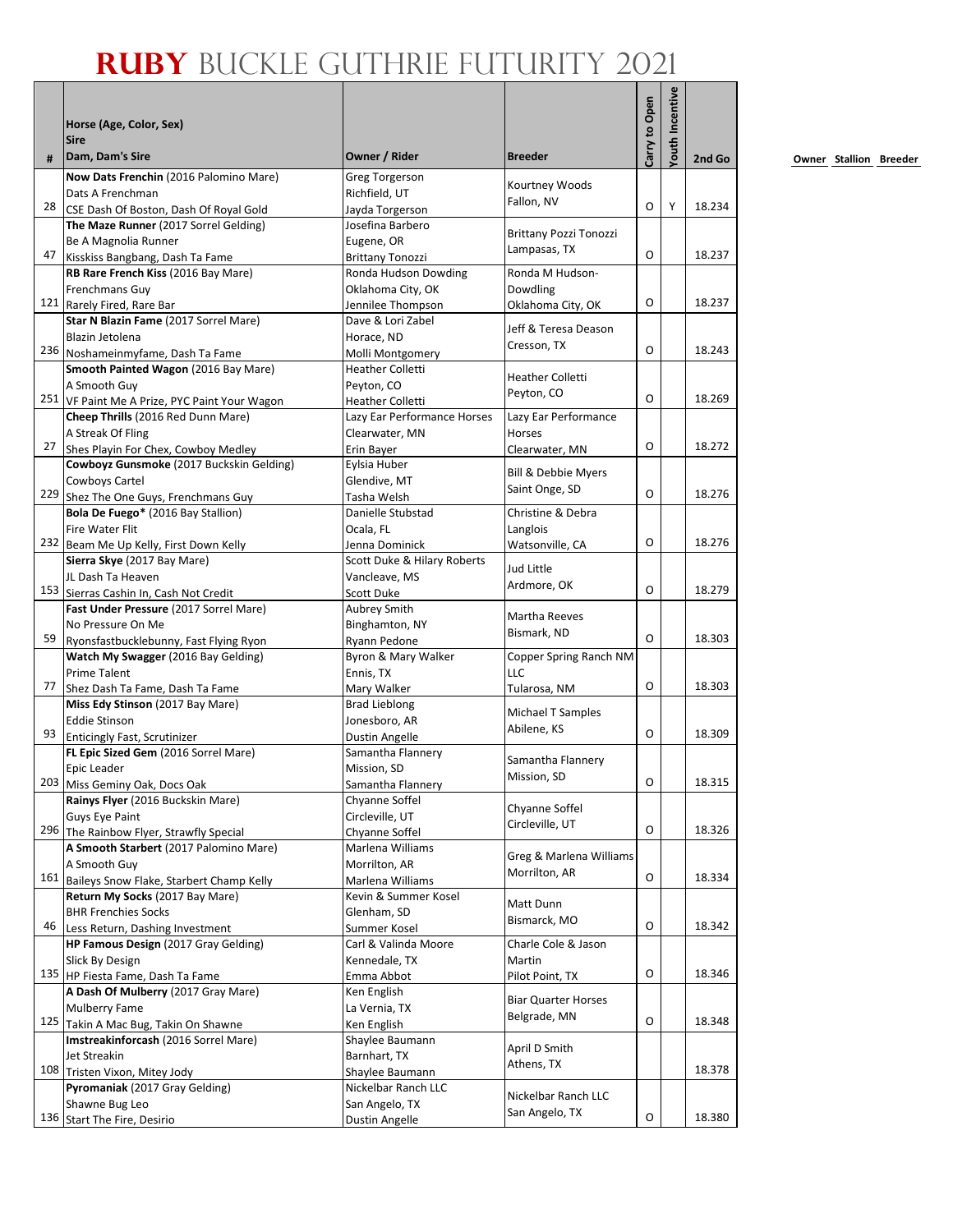|     | Horse (Age, Color, Sex)                                                          |                                               |                                      | Carry to Open | outh Incentive |        |
|-----|----------------------------------------------------------------------------------|-----------------------------------------------|--------------------------------------|---------------|----------------|--------|
| #   | <b>Sire</b><br>Dam, Dam's Sire                                                   | Owner / Rider                                 | <b>Breeder</b>                       |               |                | 2nd Go |
|     | Juicy Peach (2016 Palomino Mare)                                                 | Heath Boucher                                 | Heath Boucher                        |               |                |        |
| 4   | Blazin Jetolena                                                                  | Galion, OH                                    | Galion, OH                           | O             |                | 18.381 |
|     | SX Frenchmans Peach, Frenchmans Guy<br>FrenchmansFamousLady (2017 Palomino Mare) | Hallie Hanssen                                |                                      |               |                |        |
|     | JL Dash Ta Heaven                                                                | Larry & Denice Bledsoe<br>Homer, NE           | Jud Little                           |               |                |        |
|     | 180 Frenchmans Lana, Frenchmans Guy                                              | Hallie Hanssen                                | Ardmore, OK                          | O             |                | 18.406 |
|     | Milliondollastreaker (2016 Bay Mare)                                             | Ashley Schoppa                                |                                      |               |                |        |
|     | French Streaktovegas                                                             | Magnolia, TX                                  | Pam E Kennon                         |               |                |        |
|     | 255 CC Cartel, Southern Cartel                                                   | Ashley Schoppa                                | Farmington, MO                       | O             |                | 18.409 |
|     | Better By Design (2017 Bay Mare)                                                 | James Coffelt                                 | James & Juanita Coffelt              |               |                |        |
|     | Slick By Design                                                                  | Ponce De Leon, MO                             | Ponce De Leon, MO                    |               |                |        |
|     | 163 PC Smart Little Lena, PC Smart Cat                                           | Makayla Coffelt                               |                                      | O             |                | 18.419 |
|     | Annieaintids (2016 Bay Mare)                                                     | Jessica Cronquist                             | Cody & Sharlie Wade                  |               |                |        |
|     | PC Redwood Manny                                                                 | Hooper, UT                                    | Hooper, UT                           | O             |                | 18.443 |
|     | 82 LDS Im No Angel, Hawkish<br>Linda Stinson (2017 Bay Mare)                     | Jessica Cronquist<br>Shelton Headley          |                                      |               |                |        |
|     | Eddie Stinson                                                                    | Port Gibson, MS                               | Linda Hafner                         |               |                |        |
|     | 285 Perks Painted Lady, Dash For Perks                                           | Shelton Headley                               | Cincinnati, OH                       | O             |                | 18.472 |
|     | Ivory On Fire (2016 Brown Mare)                                                  | Rhett & Shelby Ridling                        |                                      |               |                |        |
|     | <b>Ivory James</b>                                                               | Sentinel. OK                                  | Vickie Adams                         |               |                |        |
|     | 54 Lil Miss Firewater, Fire Water Flit                                           | Kenna Squires                                 | Gainseville, TX                      | O             |                | 18.477 |
|     | VF Eddie Flashed Me (2016 Sorrel Gelding)                                        | Sarah Pauels                                  | <b>Victory Farms</b>                 |               |                |        |
|     | <b>Eddie Stinson</b>                                                             | Midlothian, TX                                | Ada, OK                              |               |                |        |
|     | 284 Flash Red Jet, Dr Red Rock                                                   | Sarah Pauels                                  |                                      |               |                | 18.478 |
|     | CM A Swift Corona (2016 Bay Mare)                                                | Trent & Deena Van Tassell                     | Cole & Marcie Wilson                 |               |                |        |
| 73  | The Goodbye Lane                                                                 | Portage, UT                                   | Spanish Fork, UT                     | O             |                | 18.498 |
|     | CM Corona Onthehouse, Stel Corona<br>One Epic Lady (2017 Gray Mare)              | Deena Van Tassell<br><b>Odilon Diniz Neto</b> |                                      |               |                |        |
|     | Epic Leader                                                                      | Brazil                                        | Kassie Mowry                         |               |                |        |
|     | 192 CP Eyestheone, Dash Ta Fame                                                  | Lacey Harmon                                  | Dublin, TX                           | O             |                | 18.503 |
|     | Rock Roll N Dash (2017 Chestnut Mare)                                            | <b>Headwater Farms</b>                        |                                      |               |                |        |
|     | The Red Dasher                                                                   | Zellwood, FL                                  | Robyn Herring                        |               |                |        |
|     | 217 Letta Girl Roll, Letta Hank Do It                                            | <b>Boo Flournoy</b>                           | Huntington, TX                       | O             |                | 18.533 |
|     | Rockin Hickory Budha (2017 Sorrel Mare)                                          | Mike Stephens                                 | <b>Eddie Dunn</b>                    |               |                |        |
|     | Rockin W                                                                         | Covington, LA                                 | Uniontown, AR                        |               |                |        |
|     | 137 Trinity Listobuda, Listolena                                                 | <b>Hailey Stephens</b>                        |                                      | O             |                | 18.557 |
|     | Born Ta Be A Cowboy* (2016 Buckskin Stallion)                                    | Nichols & Kara Caspers                        | Arrow Y Ranch                        |               |                |        |
| 20  | Sadies Borntoperform<br>Boons Drift Girl, PC Boonlacious                         | New Underwood, SD                             | Wasta, SD                            | О             |                | 18.579 |
|     | A Fling Of Fame (2016 Blue Roan Mare)                                            | Tessa Caspers<br>Pete Oen                     |                                      |               |                |        |
|     | A Streak Of Fling                                                                | Ardmore, OK                                   | Darian Burt                          |               |                |        |
|     | 152 DTF Puddin Cake, Dash Ta Fame                                                | Pete Oen                                      | West Jordan, UT                      | O             |                | 18.581 |
|     | Vegas Slashndash (2017 Blue Roan Gelding)                                        | Leslie Buchanan                               |                                      |               |                |        |
|     | The Goodbye Lane                                                                 | Paradise Valley, AZ                           | Jeffrey Crockett<br>Spanish Fork, UT |               |                |        |
|     | 272 Cashes Little Linda, Oh Moore Cash                                           | Peggy Hall                                    |                                      | O             |                | 18.620 |
|     | PM Shy Streakin Edna (2017 Sorrel Mare)                                          | Adrian Bolin                                  | Paula M Russell                      |               |                |        |
|     | <b>Eddie Stinson</b>                                                             | Sallisaw, OK                                  | Howe, OK                             |               |                |        |
|     | 213 Bashful Bombshell, Letta Hank Do It                                          | Adrian Bolin                                  |                                      |               |                | 18.628 |
|     | Heza Smooth Jet (2016 Sorrel Gelding)                                            | DeAnn Morgan                                  | Bill & Debbie Myers                  |               |                |        |
| 35  | A Smooth Guy<br>Miss T Bar Two, Hot Colours                                      | Stephenville, TX<br>DeAnn Morgan              | Saint Onge, SD                       | O             |                | 18.643 |
|     | Designer Rocks (2017 Sorrel Gelding)                                             | Sierra Melby                                  |                                      |               |                |        |
|     | Slick By Design                                                                  | Wilson, OK                                    | A E Woodward                         |               |                |        |
|     | 115 Research Rocks, Research                                                     | Sierra Melby                                  | Coshocton, OH                        | O             |                | 18.683 |
|     | BullyzDashOfDynamite (2016 Gray Gelding)                                         | Kylie Kaylor                                  | Rebecca Shaginaw-                    |               |                |        |
|     | Dashin Dynamo                                                                    | Crowheart, WY                                 | Brewster                             |               |                |        |
| 74  | Rear Drive, Bully Bullion                                                        | Kylie Kaylor                                  | Fort Cobb, OK                        | O             |                | 18.685 |
|     | Miss Nickity Slick (2016 Bay Mare)                                               | Kristen Yunker Mars                           | Kristen Yunker Mars                  |               |                |        |
|     | Slick By Design                                                                  | Frankfort, IL                                 | Frankfort, IL                        |               |                |        |
| 227 | Rock on Nicky, Dr Red Rock                                                       | Kristen Yunker Mars                           |                                      | O             |                | 18.693 |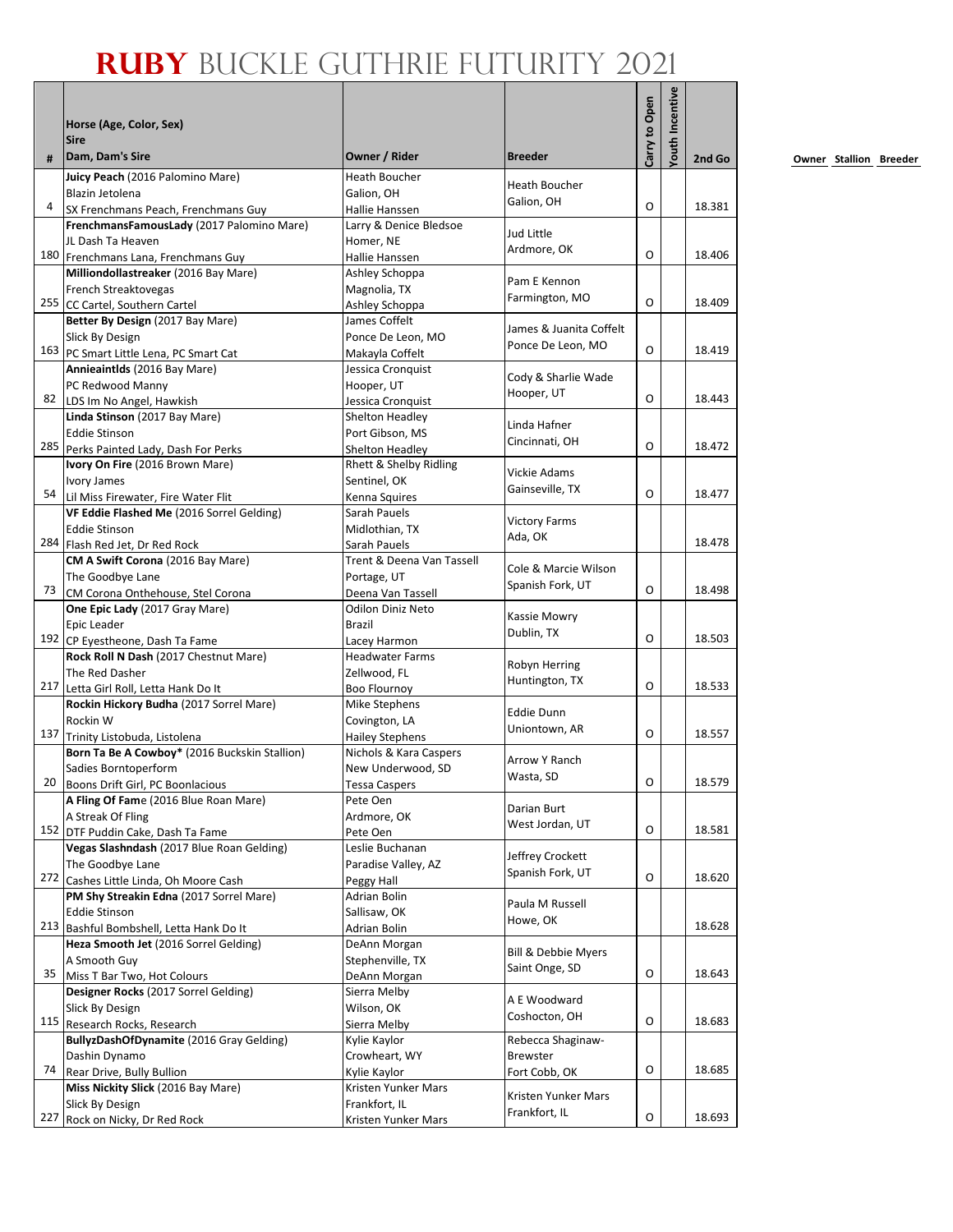|    |                                                                                      |                                                    |                                           |               | <b>/outh Incentive</b> |        |
|----|--------------------------------------------------------------------------------------|----------------------------------------------------|-------------------------------------------|---------------|------------------------|--------|
|    | Horse (Age, Color, Sex)                                                              |                                                    |                                           |               |                        |        |
| #  | <b>Sire</b><br>Dam, Dam's Sire                                                       | Owner / Rider                                      | <b>Breeder</b>                            | Carry to Open |                        | 2nd Go |
|    | Dorothys Millions (2017 Bay Mare)                                                    | Robert & Christina Zimmerly                        | Robert & Christina                        |               |                        |        |
|    | This Fame Is On Fire                                                                 | Creston. OH                                        | Zimmerly                                  |               |                        |        |
|    | 149 Too Special Maria, Eyesa Speical                                                 | Matt Boice                                         | Creston, Ohio                             | O             |                        | 18.701 |
|    | Jess Send It (2016 Bay Mare)                                                         | Keith Nellesen                                     |                                           |               |                        |        |
|    | Corona Cartel                                                                        | Mapleton, UT                                       | <b>Turner Farms</b><br>Blanco, TX         |               |                        |        |
|    | 194 Jess Send Me, Feature Mr Jess                                                    | Kaycee Crockett                                    |                                           | O             |                        | 18.732 |
|    | French Offim Stylish (2017 Chestnut Mare)                                            | Stephanie Cleveland                                | Stephanie Cleveland                       |               |                        |        |
|    | Frenchmans Guy                                                                       | Kellyville, OK                                     | Kellyville, OK                            | O             |                        | 18.769 |
|    | 287 Twice As Stylish 07, Twice As Shiney<br>Poof Fames Here (2017 Chestnut Mare)     | Stephanie Cleveland<br>Robert & Christina Zimmerly | Robert & Christina                        |               |                        |        |
|    | This Fame Is On Fire                                                                 | Creston, OH                                        | Zimmerly                                  |               |                        |        |
|    | 100 Poof Shes Gone, Ivory James                                                      | Matt Boice                                         | Creston, OH                               | O             |                        | 18.821 |
|    | Eddies Wonder Woman (2017 Sorrel Mare)                                               | Ray & Ginger Johnson                               |                                           |               |                        |        |
|    | <b>Eddie Stinson</b>                                                                 | Conway, AR                                         | Ray & Ginger Johnson                      |               |                        |        |
|    | 179 Smokes Scotch RRR, CMG Wonder Smoke                                              | Emma Abbot                                         | Conway, AR                                | $\Omega$      |                        | 18.832 |
|    | Cartels Lil Secret (2017 Bay Stallion)                                               | Scamper Cole                                       | Clara Lucille Webb                        |               |                        |        |
|    | Coronado Cartel                                                                      | Granbury, TX                                       | Diamond, MO                               |               |                        |        |
|    | 196 Gallant Lil Sister, No Secrets Here                                              | James Barnes                                       |                                           |               |                        | 18.845 |
|    | KN Harley Quinn (2016 Chestnut Mare)                                                 | Dusty Lynch                                        | Kimi Nichols                              |               |                        |        |
|    | <b>Tres Fortunes</b>                                                                 | Crawford, TX                                       | Brownwood, TX                             | O             |                        | 18.851 |
|    | 256 KN My Mamas Famous 2, Firewater Ta Fame<br>Chicks Love Guns (2017 Gray Mare)     | Ashley Schafer<br>Nicole Busque                    |                                           |               |                        |        |
|    | PG Dryfire                                                                           | Zebulon. NC                                        | Chelsea Curtis                            |               |                        |        |
|    | 199 A Princessofthemoon, Chicks Beduino                                              | Miranda Holcomb                                    | Gardena, CA                               | O             |                        | 18.951 |
|    | Frenchmans Amore (2016 Bay Gelding)                                                  | Jan Iberlin                                        | Frances Loiseau & Lis                     |               |                        |        |
|    | <b>Bigtime Favorite</b>                                                              | Buffalo, WY                                        | Hollmann                                  |               |                        |        |
|    | 105 See You In Vegas, Frenchmans Guy                                                 | Kortney Fisher                                     | Hot Springs, SD                           | O             |                        | 18.962 |
|    | TJR Stinson Blue (2017 Gelding)                                                      | <b>Bayleigh Choate</b>                             |                                           |               |                        |        |
|    | <b>Eddie Stinson</b>                                                                 | Bayleigh Choate                                    | <b>Twisted J Ranch</b>                    |               |                        |        |
|    | 291 YO Threatninfrost, Pat Cowan                                                     |                                                    |                                           | O             |                        | 18.970 |
|    | KP Fling A Guy (2016 Bay Gelding)<br>A Streak Of Fling                               | Russell & Cassie Green                             | Keri Paulson                              |               |                        |        |
|    | 225 Frenchmans Cadeaulac, Frenchmans Guy                                             | Amarillo, TX<br>Cassie Green                       | Fairfax, SD                               | O             |                        | 19.200 |
|    | First Nonstop French (2017 Palomino Gelding)                                         | Wendy Reed                                         |                                           |               |                        |        |
|    | First Down French                                                                    | Roopville, GA                                      | Wendy Reed                                |               |                        |        |
|    | 187 Kid Me Nonstop, Kids Lineage                                                     | Wendy Reed                                         | Roopville, GA                             | O             |                        | 19.382 |
|    | Twist Me Another (2016 Gray Mare)                                                    | Triple U Quarter Horses                            |                                           |               |                        |        |
|    | Epic Leader                                                                          | Marietta, OK                                       | Schiller Ranch LLC<br>College Station, TX |               |                        |        |
|    | 61 Chicks Kelley, Darkelly                                                           | Pete Oen                                           |                                           | O             |                        | 19.438 |
|    | Goodbye Lily (2016 Brown Mare)                                                       | Jarrod & Josie Hales                               | Kelly Millard                             |               |                        |        |
| 34 | The Goodbye Lane                                                                     | Spanish Fork, UT                                   | Loma, CO                                  | О             |                        | 19.465 |
|    | April Assult, Final Assualt<br>Irish He Is (2016 Bay Gelding)                        | Josie Hales                                        |                                           |               |                        |        |
|    | Irish Pay                                                                            | Bryan Lange<br>Harrison, NE                        | Nichole Logan                             |               |                        |        |
| 88 | Ms Bay Rooster, Senor Gallo Rojo                                                     | Kaycee Werdel                                      | Rapid City, SD                            |               |                        | 19.481 |
|    | JL Heavenly Grace (2017 Sorrel Mare)                                                 | Melissa McDaniel                                   |                                           |               |                        |        |
|    | JL Dash Ta Heaven                                                                    | Lumberton, MS                                      | Jud Little                                |               |                        |        |
|    | 261 Gotta Be A Red Nick, Dr Nick Bar                                                 | Melissa McDaniel                                   | Admore, OK                                | O             |                        | 19.824 |
|    | CR Sassy Frenchgirl (2016 Bay Roan Mare)                                             | Sylvia Howell                                      | Sylvia Howell                             |               |                        |        |
|    | French Streaktovegas                                                                 | Romoland, CA                                       | Romoland, CA                              |               |                        |        |
|    | 116 Estrella La Jolla, Streakin La Jolla                                             | Cassie Howell                                      |                                           | O             |                        | 19.835 |
|    | Daydreamin Bug (2016 Bay Mare)                                                       | Nick Comes                                         | Mike Pickard                              |               |                        |        |
|    | Shawne Bug Leo                                                                       | Lander, WY                                         | Byars, OK                                 | O             |                        | 19.907 |
|    | 259 Special Daydreamer, Special Effort<br>Bar B Fame N Whiskey (2016 Sorrel Gelding) | Nick Comes                                         |                                           |               |                        |        |
|    | Frenchmans Guy                                                                       | Linda Jett Mosley<br>Vidalia, GA                   | Don or Beverly Burdette                   |               |                        |        |
|    | 235 Miss Mitos Whiskey, Dash Ta Fame                                                 | Tricia Aldridge                                    | Lufkin, TX                                | O             |                        | 20.402 |
|    | Aintnothinbutbugfame (2017 Sorrel Mare)                                              | Kayla Enke                                         |                                           |               |                        |        |
|    | Aint Seen Nothin Yet                                                                 | West Point, IA                                     | Kayla Enke                                |               |                        |        |
|    | 263 Shawnes Chloe Bug, Shawne Bug Leo                                                | Kayla Enke                                         | West Point, IA                            |               |                        | 20.576 |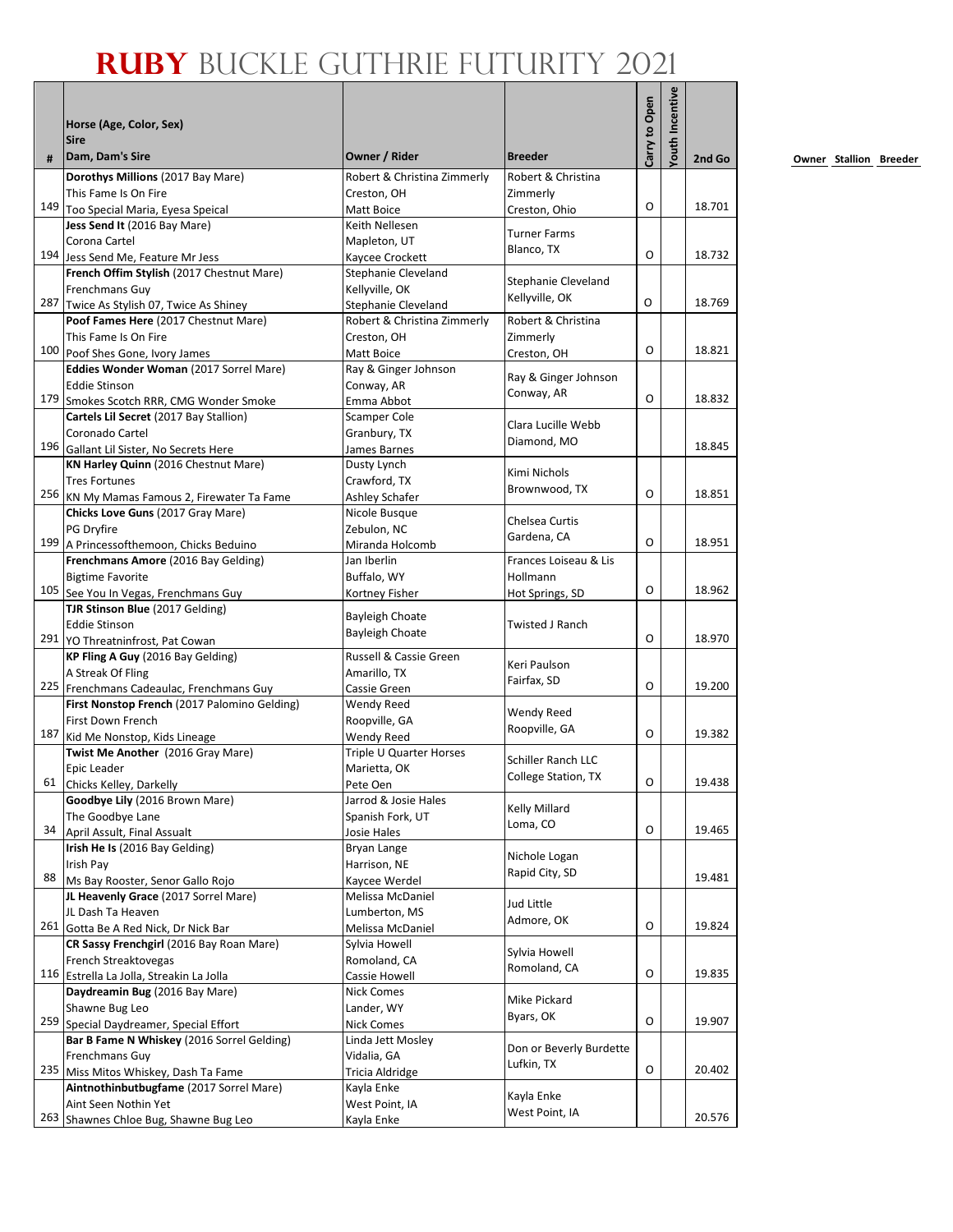| #              | Horse (Age, Color, Sex)<br><b>Sire</b><br>Dam, Dam's Sire                     | Owner / Rider                              | <b>Breeder</b>                 | Carry to Open | <b>/outh Incentive</b> | 2nd Go |
|----------------|-------------------------------------------------------------------------------|--------------------------------------------|--------------------------------|---------------|------------------------|--------|
|                | Tiniwithaslicktwist (2016 Sorrel Mare)                                        |                                            |                                |               |                        |        |
|                | Slick By Design                                                               | Jessica Lear<br>Meridian, TX               | Jackson Debbie                 |               |                        |        |
|                | 274 Brandons Dimples, De Elegant Oscar                                        | Jessica Lear                               | San Augustine, TX              | O             |                        | 21.530 |
|                | Streakin Bullets (2016 Gray Gelding)                                          | Ashley Day                                 |                                |               |                        |        |
|                | A Dash Ta Streak                                                              | Volborg, MT                                | <b>Ashley Day</b>              |               |                        |        |
|                | 128 Queen of Bullets, Frenchmans Bullet                                       | <b>Ashley Day</b>                          | Volborg, MT                    | O             |                        | 21.620 |
|                | Sand In My Socks (2017 Sorrel Mare)                                           | Isabella Quarter Horses SM                 | <b>Isabella Quarter Horses</b> |               |                        |        |
|                | <b>BHR Frenchies Socks</b>                                                    | LLC; Refugio, TX                           | SM LLC                         |               |                        |        |
|                | 234 JC Pick Six, Tres Seis                                                    | <b>Kassie Mowry</b>                        | Refugio, TX                    | O             |                        | 21.858 |
|                | Hello Stella (2017 Bay Mare)                                                  | <b>Sharin Hall</b>                         | Sharin Hall                    |               |                        |        |
|                | The Goodbye Lane                                                              | Pilot Point, TX                            | Aubrey, OK                     | O             |                        |        |
|                | 281 Go Go Fame, Dash Ta Fame                                                  | Sharin Hall                                |                                |               |                        | 21.958 |
|                | Three Times The Fury (2017 Sorrel Mare)                                       | Tricia Aldridge & C. Dudley                | Amy Schimke                    |               |                        |        |
| 63             | Furyofthewind<br>Three And Out, Tres Seis                                     | Sanger, TX<br><b>Tricia Aldridge</b>       | Wessington Springs, SD         | O             |                        | 22.197 |
|                | MJ Condo Cowboy (2016 Sorrel Gelding)                                         | <b>Ashley Harvey</b>                       | Matthew & Jacqueline           |               |                        |        |
|                | Carrizzo                                                                      | Decatur, TX                                | Condo                          |               |                        |        |
| 29             | Cisco Goldie, PC Cisco Frost                                                  | <b>Wyatt Paul</b>                          | Aracadia, FL                   | O             |                        | 22.230 |
|                | VF Last Shot of Red (2017 Sorrel Mare)                                        | James Commander                            |                                |               |                        |        |
|                | <b>Eddie Stinson</b>                                                          | Tahleguah, OK                              | <b>Victory Farms</b>           |               |                        |        |
|                | 130 VF A Shot of Red, Designer Red                                            | James Commander                            | Ada, OK                        |               |                        | 22.475 |
|                | VF Lil Bit Stinson (2017 Sorrel Mare)                                         | Chani Graves                               |                                |               |                        |        |
|                | <b>Eddie Stinson</b>                                                          | Sulphur Springs, TX                        | <b>Victory Farms</b>           |               |                        |        |
|                | 129 Little Bit Princess, Super Sence Amillion                                 | Chani Graves                               | Ada, OK                        | O             |                        | 22.518 |
|                | Dube Darlin (2017 Palomino Mare)                                              | Dunn Ranch                                 | Jud Little                     |               |                        |        |
|                | JL Dash Ta Heaven                                                             | Wynnewood, OK                              | Ardmore, OK                    |               |                        |        |
| $\overline{2}$ | Imanonstop Princess, Letta Hank Do It                                         | <b>Brandon Cullins</b>                     |                                | O             |                        | 22.687 |
|                | Pritzi By Design (2016 Bay Mare)                                              | <b>Starlyn McCauley</b>                    | Megan/Bill/Susie Lewis         |               |                        |        |
| 94             | Slick By Design                                                               | Silver City, NM                            | Filer, ID                      | $\Omega$      |                        | 22.739 |
|                | Frenchmans Pritzi, Frenchmans Guy<br>Greatunderpressure (2016 Sorrel Gelding) | <b>Starlyn McCauley</b><br>Ryann Pedone    |                                |               |                        |        |
|                | No Pressure On Me                                                             | Sunset, TX                                 | Ryann Pedone                   |               |                        |        |
| 55             | Kiss Kiss This, Chain Of Events                                               | Jodee Miller                               | Sunset, TX                     | O             |                        | 22.781 |
|                | Streakintothe Fiesta (2017 Sorrel Gelding)                                    | Jennifer McGraw                            |                                |               |                        |        |
|                | Fiestas Gotta Gun                                                             | Ocala, FL                                  | Jennifer McGraw                |               |                        |        |
| 197            | Steakin Fantasie, Okey Dokey Fantasy                                          | Rylee Elliot-Howell                        | Ocala, FL                      | $\Omega$      |                        | 22.781 |
|                | Playin N Vegas (2017 Sorrel Mare)                                             | <b>Wrights Stables</b>                     | <b>Ronny Bumpus</b>            |               |                        |        |
|                | French Streaktovegas                                                          | Bethel, NC                                 | Lampasas, TX                   |               |                        |        |
|                | 145 Peppy Playtari, Ninas Peppy Doc                                           | Jordan Harrell                             |                                | O             |                        | 22.791 |
|                | SV Dudewheresmysocks (2017 Sorrel Gelding)                                    | Tesha Fredericks                           | Phillip or Kathy Russell       |               |                        |        |
|                | <b>BHR Frenchies Socks</b><br>282 VF Special Design, Designer Red             | Weatherford, TX                            | Emory, TX                      | $\mathsf O$   |                        | 22.830 |
|                | FirstFlight Taheaven (2016 Sorrel Mare)                                       | Molli Montgomery<br><b>Brittany Bishop</b> |                                |               |                        |        |
|                | JL Dash Ta Heaven                                                             | Warrenton, VA                              | Jud Little                     |               |                        |        |
| 48             | Moons Six Marthas, Marthas Six Moons                                          | <b>Brandon Cullins</b>                     | Ardmore, OK                    | O             |                        | 22.833 |
|                | A Southdakota Smooth (2017 Buckskin Gelding)                                  | Julie Wetering                             |                                |               |                        |        |
|                | A Smooth Guy                                                                  | Parker, SD                                 | Julie Wetering                 |               |                        |        |
| 107            | Our Blue Velvet, Perks Alive                                                  | Samantha Flannery                          | Parker, SD                     | O             |                        | 22.840 |
|                | EPH Streak Of Dust (2016 Bay Gelding)                                         | Jake & Jessie Altman                       | Echeta Performance             |               |                        |        |
|                | French Streaktovegas                                                          | Olathe, CO                                 | Horses LLC                     |               |                        |        |
|                | 271 Dusty Lil Effort, Lil McGinn                                              | Jessie Altman                              | Gillette, WY                   | O             |                        | 22.871 |
|                | JS Its Goodbye Time (2017 Brown Gelding)                                      | Janet Staton                               | Gregg or Shana Gibson          |               |                        |        |
|                | The Goodbye Lane                                                              | Bastrop, TX                                | Ogden, UT                      | O             |                        | 22.890 |
|                | 189 Shez Brimm, Brimmerton                                                    | Janet Staton                               |                                |               |                        |        |
|                | Coats Smooth Honor (2016 Sorrel Gelding)                                      | Larry Coats                                | Larry Coats                    |               |                        |        |
|                | A Smooth Guy<br>117 Fire N Honor, Alive N Firen                               | San Angelo, TX<br>Kay Blandford            | San Angelo, TX                 | O             |                        | 22.907 |
|                | Fireball Fling (2017 Bay Roan Gelding)                                        | Kathy Donegan                              |                                |               |                        |        |
|                | A Streak Of Fling                                                             | Bluff Dale, TX                             | Kathy Donegan                  |               |                        |        |
| 239            | Miss Firewater Ryon, Fire Water Flit                                          | Lacey Harmon                               | Bluff Dale, TX                 | O             |                        | 23.003 |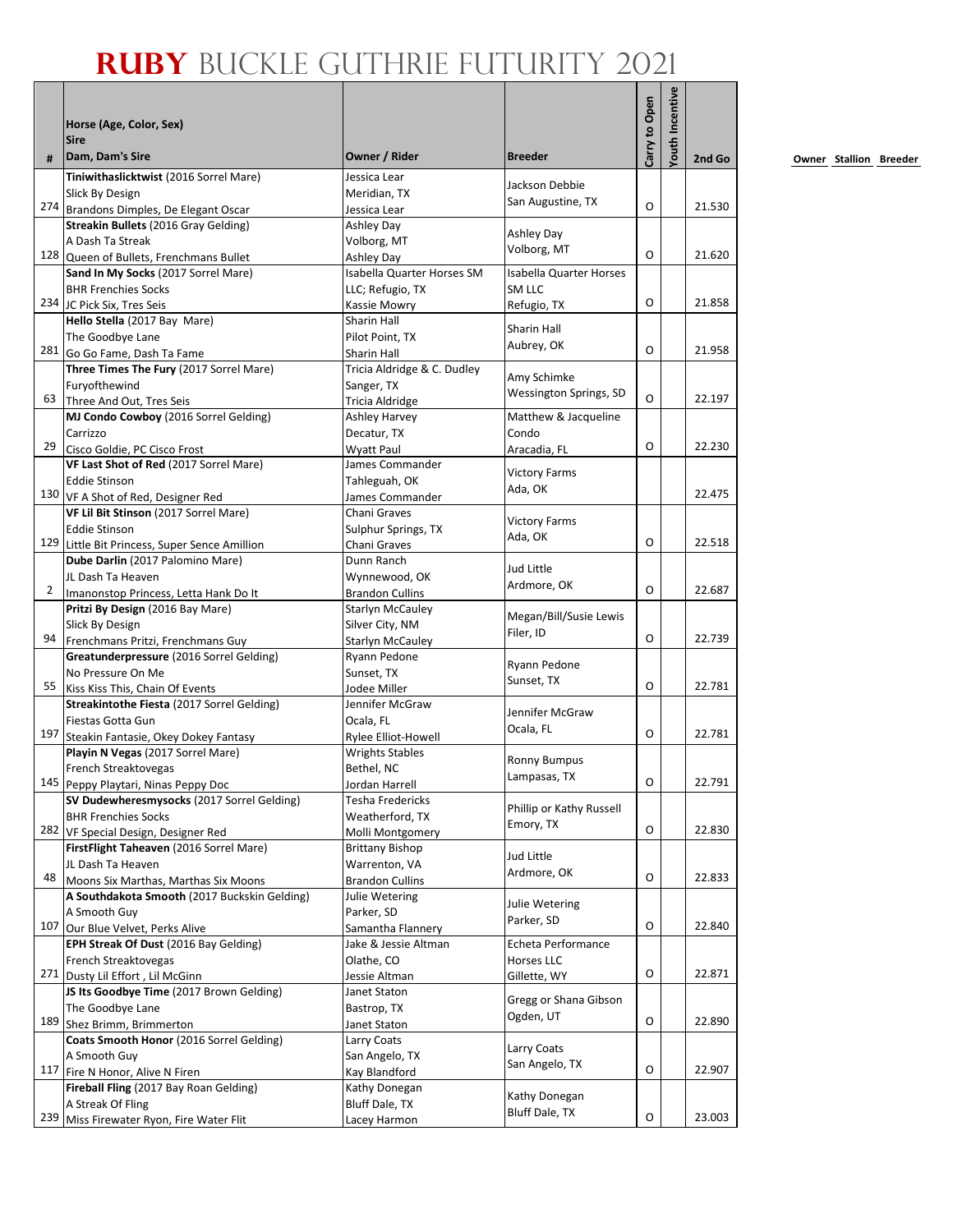| #   | Horse (Age, Color, Sex)<br><b>Sire</b><br>Dam, Dam's Sire              | Owner / Rider                              | <b>Breeder</b>           | Carry to Open | <b>/outh Incentive</b> | 2nd Go |
|-----|------------------------------------------------------------------------|--------------------------------------------|--------------------------|---------------|------------------------|--------|
|     | Tres Candies PZ (2017 Bay Mare)                                        | Joao Ferraz Leao                           |                          |               |                        |        |
|     | <b>Tres Seis</b>                                                       | Weatherford, TX                            | Guy Rodrigues Peixoto Jr |               |                        |        |
|     | 146 Sex N Candy, White Tie                                             | Joao Leo                                   | Frisco, TX               | O             |                        | 23.044 |
|     | Confederatefirewater (2017 Black Gelding)                              | Bob & Revae Barthle                        |                          |               |                        |        |
|     | Johnny Reb Jackson                                                     | Dade City, FL                              | Bob & Revae Barthle      |               |                        |        |
| 13  | Flittin Fire Bug, Fire Easy                                            | Ryann Pedone                               | Dade City, FL            | O             |                        | 23.047 |
|     | Kentucky Star Fling (2016 Chestnut Mare)                               | Brad & Jenna Shirey                        |                          |               |                        |        |
|     | A Streak Of Fling                                                      | Logan, OH                                  | Sammy Crooks             |               |                        |        |
|     | 226 When Stars Streak, Miracle Steak                                   | <b>Troy Crumrine</b>                       | Arlington, KY            | O             |                        | 23.084 |
|     | Wild Childs Fling (2016 Bay Roan Gelding)                              | Tana Renick                                |                          |               |                        |        |
|     | Streakin Boon Dox                                                      | Kingston, OK                               | Tana Renick              |               |                        |        |
| 69  | XV Wild Child, Whos Salty Dog                                          | Tana Renick                                | Kingston, OK             | O             |                        | 23.098 |
|     | Datsa Lil Shaker (2016 Gray Mare)                                      | JR & Lauren Magdeburg                      |                          |               |                        |        |
|     | Dats A Frenchman                                                       | Roland, OK                                 | Wayne &/or Kim Smith     |               |                        |        |
|     | 151 Joans Royal Jet, Royal Shake Em                                    | AriAnna Flynn                              | Touchet, WA              | O             |                        | 23.121 |
|     | Nonstop French Socks (2016 Sorrel Mare)                                | Wendy Reed                                 | Wendy Reed               |               |                        |        |
|     | <b>BHR Frenchies Socks</b>                                             | Roopville, GA                              | Roopville, GA            |               |                        |        |
|     | 241 Kid Me Nonstop, Kids Lineage                                       | Wendy Reed                                 |                          | O             |                        | 23.128 |
|     | RLC Gone Streakin (2017 Sorrel Mare)                                   | Jana L Himes                               | Rickie Christianson      |               |                        |        |
|     | French Streaktovegas                                                   | Gail, TX                                   | New Waverly, TX          |               |                        |        |
|     | 262 Distinguishable, Stoli                                             | Jana Stipe                                 |                          | O             |                        | 23.152 |
|     | Caseys Cowboy (2016 Sorrel Stallion)                                   | Hali Bohmbach                              | Bill & Debbie Myers      |               |                        |        |
|     | Cowboys Cartel                                                         | Charlson, ND                               | Saint Onge, SD           |               |                        |        |
|     | 223 Caseys Starlight, Rio Starlight                                    | Hilary Van Gerpen                          |                          | O             |                        | 23.160 |
|     | VF Louis Vuitton (2017 Sorrel Gelding)                                 | <b>Scamper Cole</b>                        | <b>Victory Farms</b>     |               |                        |        |
|     | <b>Eddie Stinson</b>                                                   | Granbury, TX                               | Ada, OK                  |               |                        |        |
|     | 244 Corona Couture, Corona Cartel                                      | James Barnes                               |                          | O             |                        | 23.199 |
|     | Guyz Girlz Have Fame (2016 Palomino Mare)                              | <b>Wendy Platts</b>                        | Sorlie Theresa Walter    |               |                        |        |
|     | Frenchmans Guy                                                         | Scottsdale, AZ                             | Billings, MT             | O             |                        | 23.203 |
|     | 230 Fames Licorice Kiss, Dash Ta Fame                                  | <b>Rylea Platts</b>                        |                          |               |                        |        |
|     | Breezy By Design (2016 Bay Mare)<br>Slick By Design                    | Tinkerbell Delight LLC<br>Fort Collins, CO | Lorrie Fllingham         |               |                        |        |
|     | 148 One Mans Summer, Exclusive Man                                     | Miranda Holcomb                            | Mitchell, NE             | O             |                        | 23.246 |
|     | Special Kinda Fame (2017 Gray Gelding)                                 | Brent & Tammy Hickey                       |                          |               |                        |        |
|     | Ima Special Kindaguy                                                   | Godley, TX                                 | Bill & Debbie Myers      |               |                        |        |
|     | 183 Disarray, Dash Ta Fame                                             | Tasha Welsh                                | Saint Onge, SD           | O             |                        | 23.400 |
|     | French Streakn Jessi (2016 Blue Roan Mare)                             | Levi & Cabrina Vickers                     |                          |               |                        |        |
|     | French Streakin Jess                                                   | Flagstaff, AZ                              | Hallie Hanssen           |               |                        |        |
|     | 249 Hot Shakes, Royal Shake Em                                         | Cabrina Vickers                            | Hermosa, SD              | О             |                        | 23.418 |
|     | Famous French Dame (2016 Palomino Mare)                                | Robyn Herring                              |                          |               |                        |        |
|     | Frenchmans Guy                                                         | Huntington, TX                             | Robyn Herring            |               |                        |        |
| 3   | Demanding Fame, Dash Ta Fame                                           | <b>Dustin Angelle</b>                      | Huntington, TX           |               |                        | 23.516 |
|     | De Shady Five 80 (2017 Bay Mare)                                       | G & S Performance Horses                   | Holly Ann Wilson         |               |                        |        |
|     | <b>Bullseye Bullion</b>                                                | Stanley, NC                                | Cache, OK                |               |                        |        |
|     | 169 De Bing, Gol                                                       | Savannah Banner                            |                          | O             |                        | 23.573 |
|     | A Whiskey Fling (2016 Red Roan Mare)                                   | Jan Iberlin                                | Lisa O'Rourke Fulton     |               |                        |        |
|     | A Streak Of Fling                                                      | Buffalo, WY                                | Valentine, NE            |               |                        |        |
|     | 120 Easy April Whiskey, Paddys Irish Whiskey                           | Jan Iberlin                                |                          | O             |                        | 23.594 |
|     | Six French Flings (2016 Bay Roan Mare)                                 | Scott & Sara Cheeney                       | Julie K Crews            |               |                        |        |
|     | A Streak Of Fling                                                      | Pinedale, WY                               | Rising Star, TX          |               |                        |        |
| 60  | FC Six French Moons, Frenchmans Guy                                    | Sara Cheeney                               |                          | O             |                        | 23.614 |
|     | Invest Ta Streak (2016 Bay Roan Gelding)                               | Darla Hoover                               | Jimmy D Wright           |               |                        |        |
| 24  | A Dash Ta Streak                                                       | Cusing, OK                                 | Lawton, OK               | O             |                        | 23.705 |
|     | Invest O Hancock, Invest O Pep                                         | Darla Hoover                               |                          |               |                        |        |
|     | Winnin Socks (2016 Bay Mare)                                           | Michele Allison                            | Michele Allison          |               |                        |        |
| 247 | <b>BHR Frenchies Socks</b>                                             | Wellborn, FL                               | Wellborn, FL             | O             |                        | 23.800 |
|     | Bookin To Win, Driftinwinner<br>Sheza Shaker Guyz (2016 Palomino Mare) | Michele Allison<br>7 Spurs Ventures LTD    |                          |               |                        |        |
|     | Frenchmans Guy                                                         | Kamloops, BC                               | Bill & Debbie Myers      |               |                        |        |
|     | 253 Dear Shakey, Royal Shake Em                                        | Kelly Conrado                              | Saint Onge, SD           | O             |                        | 23.824 |
|     |                                                                        |                                            |                          |               |                        |        |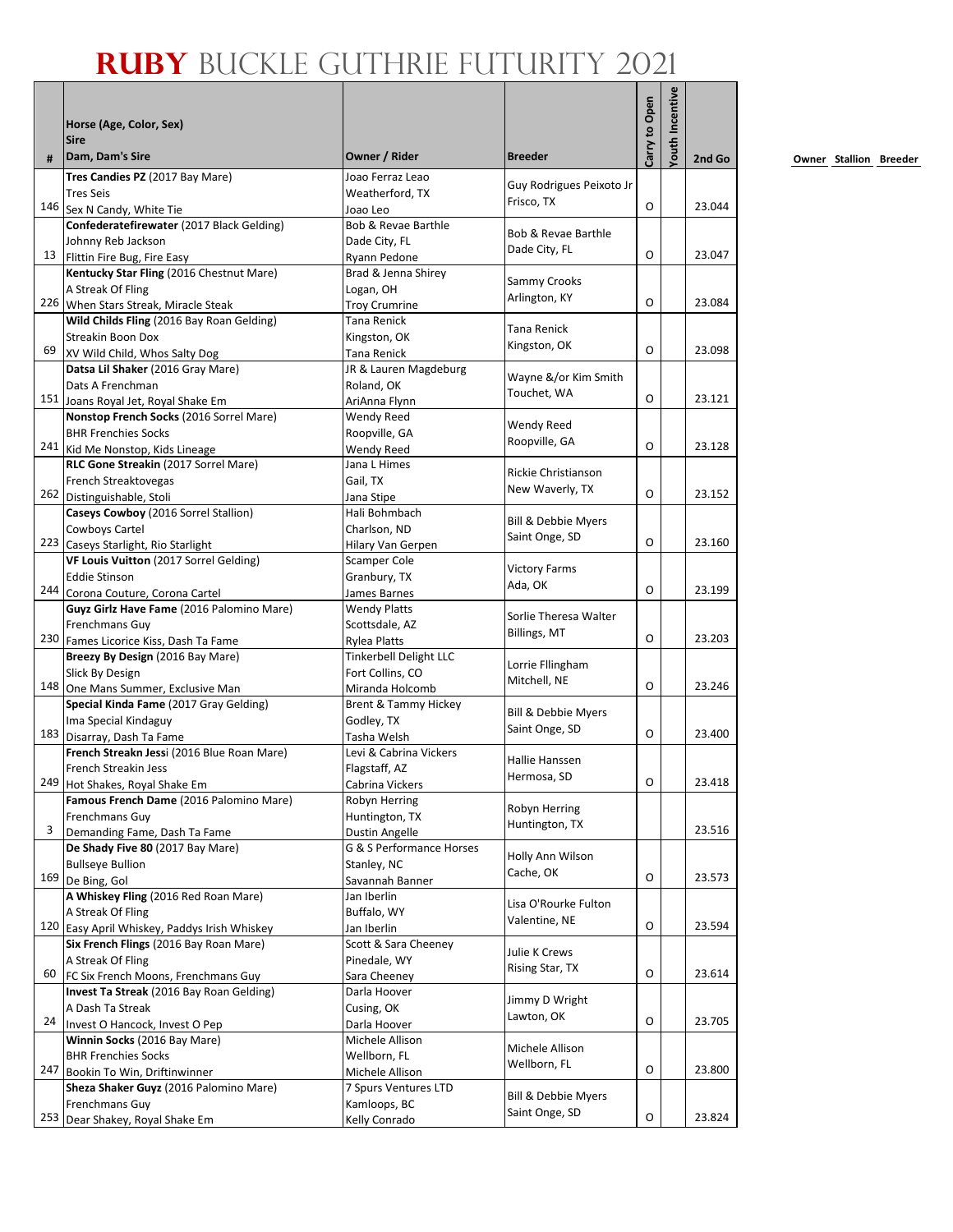|     | Horse (Age, Color, Sex)<br><b>Sire</b>                                           |                                     |                                                | Carry to Open | <b>/outh Incentive</b> |        |
|-----|----------------------------------------------------------------------------------|-------------------------------------|------------------------------------------------|---------------|------------------------|--------|
| #   | Dam, Dam's Sire                                                                  | Owner / Rider                       | <b>Breeder</b>                                 |               |                        | 2nd Go |
|     | Slick Olena Design (2016 Sorrel Gelding)                                         | Kevin & Patricia Charleston         |                                                |               |                        |        |
|     | Slick By Design                                                                  | Reeds, MO                           | <b>Trina Taggart</b><br>Santa Fe, TX           |               |                        |        |
|     | 113 Shes Olena, Doc O Peppers                                                    | Emma Charleston                     |                                                | O             |                        | 23.907 |
|     | Blazin Hood Rat (2016 Sorrel Gelding)                                            | Crystal Hettinger                   | <b>Steel Gang Quarter</b>                      |               |                        |        |
| 92  | Blazin Jetolena                                                                  | Jacksboro, TX                       | Horses LLC                                     | O             |                        | 24.009 |
|     | KPS Pockets Of Fire, Fire Water Flit<br>Hookedonastrekinstar (2017 Sorrel Mare)  | Crystal Hettinger<br>Hannah Kaufman | Newellton, LA                                  |               |                        |        |
|     | Hooked On Run                                                                    | Russellville, MO                    | James Bramlett                                 |               |                        |        |
| 38  | Imastrekingstar, A Streak Of Fling                                               | Hannah Kaufman                      | Ardmore, OK                                    | $\circ$       |                        | 24.032 |
|     | Silky Fling (2016 Sorrel Mare)                                                   | Elaine Watt                         | Wellborn D &                                   |               |                        |        |
|     | A Streak Of Fling                                                                | Claresholm, AB                      | Watt N & E                                     |               |                        |        |
|     | 297 A Touch Of Slink, Stoli                                                      | Kipty Watt                          | Clresholm, AB                                  |               |                        | 24.059 |
|     | Train To Catch (2017 Sorrel Mare)                                                | <b>Tim Menzel</b>                   | Jam Sills                                      |               |                        |        |
|     | Freighttrain B                                                                   | Sun Prairie, WI                     | Cedar Hills, TX                                |               |                        |        |
|     | 126 Catchin Fire, Chiks A Blazin                                                 | Kaitlin Menzel                      |                                                | $\Omega$      |                        | 24.078 |
|     | Dynamites Last Fling (2017 Bay Roan Mare)                                        | Ryan & Alicia Kirkpatrick           | Lisa O'Rourke-Fulton                           |               |                        |        |
|     | A Streak Of Fling                                                                | Blackwell, OK                       | Valentine, NE                                  |               |                        |        |
|     | 218 Dynamites Last Chex, Doc O Dynamite                                          | Alicia Kirkpatrick                  |                                                | O             |                        | 24.130 |
|     | Epic Ringleader (2017 Chestnut Gelding)                                          | Rebecca Weiner                      | <b>Garrett Greenwell</b>                       |               |                        |        |
|     | Epic Leader                                                                      | Ocala, FL                           | Alva, FL                                       | O             |                        | 24.156 |
|     | 165 Quick Eye Ruthie, Bully Bullion                                              | Rebecca Weiner<br>Tami Semas        |                                                |               |                        |        |
|     | Tom Streakin Brady (2017 Red Roan Stallion)<br>A Streak Of Fling                 | Brock, TX                           | <b>Steel Gang Quarter</b><br><b>Horses LLC</b> |               |                        |        |
|     | 288 Triple Your Pay, Dr Nick Bar                                                 | Tami Semas                          | Newellton, LA                                  | O             |                        | 24.452 |
|     | Firewater Goldmine (2016 Bay Gelding)                                            | Jane Melby                          |                                                |               |                        |        |
|     | Firewater Canyon                                                                 | Wilson, OK                          | Jane &/or Ryan Melby                           |               |                        |        |
| 23  | RC Back In Black, Ninety Nine Goldmine                                           | Cayla Small                         | Burneyville, OK                                | O             |                        | 24.853 |
|     | Epic Nikki Six (2016 Gray Mare)                                                  | <b>Bill or Debbie Myers</b>         |                                                |               |                        |        |
|     | Epic Leader                                                                      | Saint Onge, SD                      | Cody or Luann Johnson                          |               |                        |        |
| 86  | Six Moons For Nick, Dr Nick Bar                                                  | <b>Brooke Howell</b>                | Dublin, TX                                     | O             |                        | 24.864 |
|     | Separatefromothers (2016 Sorrel Gelding)                                         | Keith Nellesen                      | McColee Land &                                 |               |                        |        |
|     | Corona Cartel                                                                    | Mapleton, UT                        | Livestock                                      |               |                        |        |
|     | 238 Seperate Fire, Walk Thru Fire                                                | Kaycee Crockett                     | Mapleton, UT                                   | O             |                        | 24.873 |
|     | Remember When Guyz (2016 Sorrel Mare)                                            | John Jacobi                         | Bill & Debbie Myers                            |               |                        |        |
|     | Frenchmans Guy                                                                   | Murchison, TX                       | Saint Onge, SD                                 | $\circ$       |                        | 25.083 |
| 91  | Generals French Lady, Bogies General                                             | Melissa Brandt                      |                                                |               |                        |        |
|     | Bet Captains (2017 Sorrel Mare)                                                  | Lee Jack Tippen                     | Lee Jack Tippen                                |               |                        |        |
| 65  | Bet Hesa Cat                                                                     | Boyd, TX                            | Boyd, TX                                       | 0             |                        | 25.141 |
|     | Letithappen Captains, Smokin Trona<br>One Slick Scat Cat (2017 Palomino Gelding) | Jesse Clare Bland<br>Jimmie Smith   |                                                |               |                        |        |
|     | Slick By Design                                                                  | McDade, TX                          | Jimmie Smith                                   |               |                        |        |
|     | 279 Firewater Scat Cat, Alive N Firen                                            | Jimmie Smith                        | McDade, TX                                     | O             |                        | 25.257 |
|     | JL Dashin Delight (2017 Sorrel Mare)                                             | Southwestern Farms                  |                                                |               |                        |        |
|     | JL Dash Ta Heaven                                                                | Kirbyville, TX                      | Jud Little                                     |               |                        |        |
| 67  | Des Delight, Raise A Wildthang                                                   | Jolene Montgomery                   | Ardmore, OK                                    | O             |                        | 26.042 |
|     | Rivons Mr America (2017 Sorrel Gelding)                                          | Wilde Performance Horses,           | Kissmyfairytale Inc                            |               |                        |        |
|     | <b>Tres Seis</b>                                                                 | LLC; Wentzville, MO                 | Azle, TX                                       |               |                        |        |
| 64  | Electric Fire Water, Flaming Fire Water                                          | Emma Wildeisen                      |                                                | O             |                        | 26.733 |
|     | Wins Famous Lady (2017 Chestnut Mare)                                            | Dan & Barbara Hardisty              | Dan & Barbara Hardisty                         |               |                        |        |
|     | Ur One Famous Rebel                                                              | Stephenville, TX                    | Stephenville, TX                               | O             |                        |        |
| 267 | Win Comes Easy, Holland Ease                                                     | Josh Seeger                         |                                                |               |                        | 27.333 |
|     | Famous Streakin Guy (2016 Bay Roan Gelding)                                      | Kathryn Leonard                     | Kathryn Leonard                                |               |                        |        |
|     | A Streak Of Fling<br>170 JW Miz Guyded, Frenchmans Guy                           | Lenox, IA<br>Ashley Schafer         | Lenox, IA                                      | O             |                        | 27.561 |
|     | Escalating (2017 Bay Mare)                                                       | Jodie Neudorf                       |                                                |               |                        |        |
|     | <b>Tres Seis</b>                                                                 | Grand Prairie, AB                   | Jose Antonio Flores                            |               |                        |        |
| 240 | Kickin Escalation, Check Him Out                                                 | Taylor Hildreth                     | Pasadena, CA                                   | O             |                        | 27.941 |
|     | VF Backed N A Corner (2017 Sorrel Stallion)                                      | Dave & Lori Zabel                   |                                                |               |                        |        |
|     | Born Ta Be Famous                                                                | Horace, ND                          | <b>Victory Farms</b>                           |               |                        |        |
| 112 | Curiocity Corners, Silver Lucky Buck                                             | Jolene Montgomery                   | Ada, OK                                        | O             |                        | 28.008 |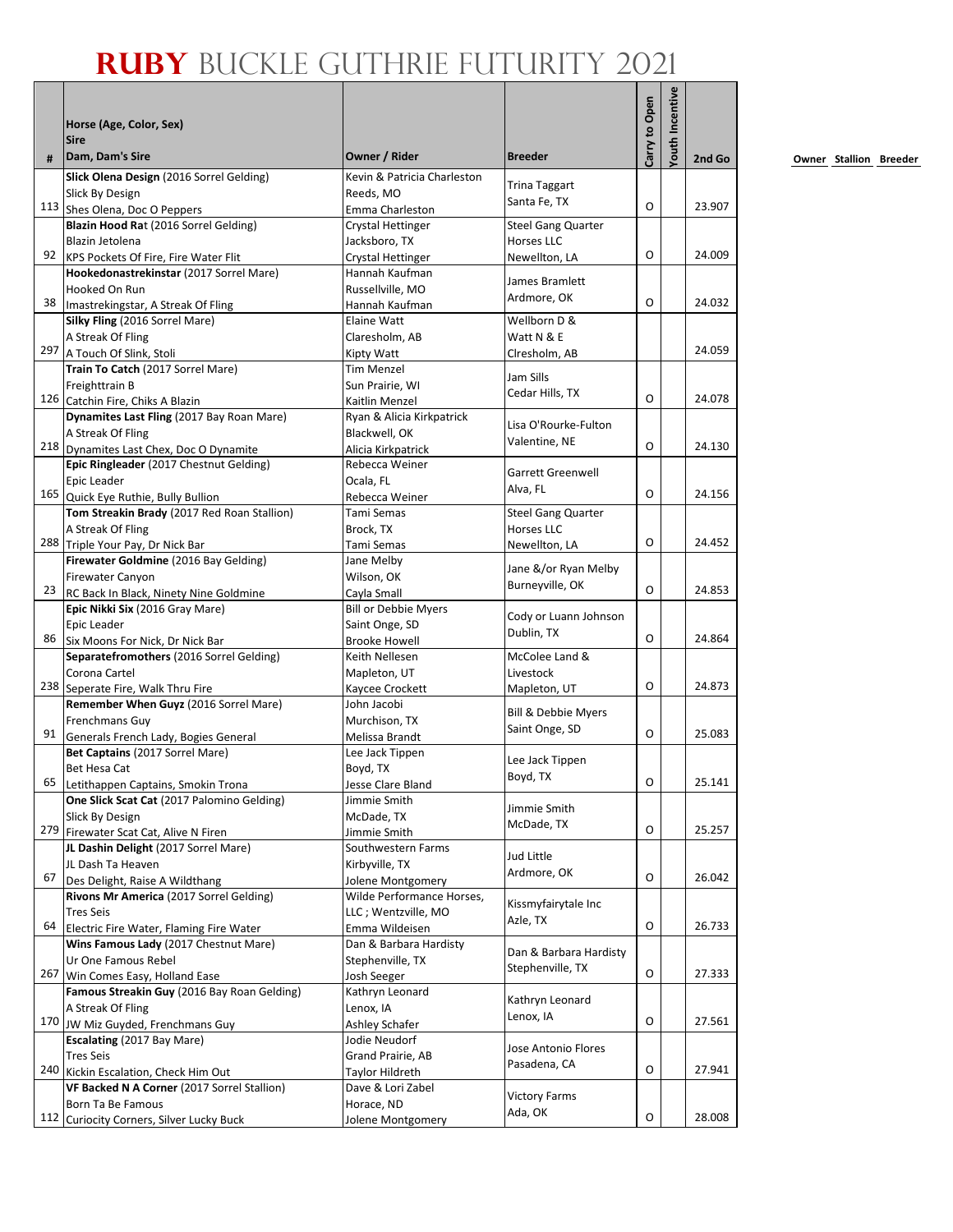|    | Horse (Age, Color, Sex)<br><b>Sire</b><br>Dam, Dam's Sire                 | Owner / Rider                           | <b>Breeder</b>                     | Carry to Open | <b>/outh Incentive</b> |         |
|----|---------------------------------------------------------------------------|-----------------------------------------|------------------------------------|---------------|------------------------|---------|
| #  |                                                                           |                                         |                                    |               |                        | 2nd Go  |
|    | Pressures Off Lena (2017 Sorrel Mare)                                     | Danielle Stubstad                       | Danielle Stubstad                  |               |                        |         |
|    | No Pressure On Me<br>185 DSR Spirit Olena, Gay Bar Dynamo                 | Ocala, FL<br>Jenna Dominick             | Ocala, FL                          | O             |                        | 28.126  |
|    | Monsterr* (2017 Buckskin Stallion)                                        | Danielle Stubstad                       |                                    |               |                        |         |
|    | <b>Tres Seis</b>                                                          | Ocala, FL                               | Alan Woodbury                      |               |                        |         |
|    | 278 Rosas Cantina CC, Corona Cartel                                       | Jenna Dominick                          | Dickinson, ND                      | O             |                        | 28.266  |
|    | Lovin Vegas (2017 Buckskin Gelding)                                       | <b>Ben Shelton</b>                      |                                    |               |                        |         |
|    | French Streaktovegas                                                      | Macclesfield, NC                        | <b>Ronny Bumpus</b>                |               |                        |         |
|    | 237 Pals Easy Lovin, Pal O Mine Peppy                                     | Jordan Harrell                          | Lampasas, TX                       | O             |                        | 28.366  |
|    | Nowata Sign (2016 Bay Mare)                                               | Reanna O'Bar                            |                                    |               |                        |         |
|    | Freighttrain B                                                            | Fountain, CO                            | <b>Darling Farms</b><br>Lamont, OK |               |                        |         |
|    | 202 Saratoga Song, First Down Dash                                        | Kelly Conrado                           |                                    | O             |                        | 30.621  |
|    | Extra Epic (2017 Gray Gelding)                                            | Jessica Lewis                           | Kassie Mowry                       |               |                        |         |
|    | Epic Leader                                                               | Dublin, TX                              | Dublin, TX                         |               |                        |         |
| 8  | A Lil Bit of Heaven, JL Dash Ta Heaven                                    | Kassie Mowry                            |                                    | O             |                        | 31.922  |
|    | Mucho Suave (2016 Buckskin Gelding)                                       | Maesa Kummer                            | Maesa Kummer                       |               |                        |         |
|    | A Smooth Guy                                                              | Briggsdale, CO                          | Briggsdale, CO                     | O             |                        | 35.498  |
|    | 122 Fergies Fling, A Streak Of Fling                                      | Maesa Kummer                            |                                    |               |                        |         |
|    | Onceinalifetime (2016 Chestnut Mare)                                      | Michelle McMurray                       | Jud Little                         |               |                        |         |
| 25 | JL Dash Ta Heaven<br>Scratchy Nick Bar, Dr Nick Bar                       | Willowbrook, IL<br><b>Karen Manning</b> | Ardmore, OK                        | O             |                        | 35.981  |
|    | NNN Famous Firewater (2017 Buckskin Mare)                                 | Jeanette Nelson                         |                                    |               |                        |         |
|    | <b>NNN Firewater Alive</b>                                                | Milledgeville, GA                       | Thomas & Emily Staley              |               |                        |         |
| 1  | Famously Frosted, Bug In My Frosty                                        | Ali Kate Kelleher                       | Decatur, TX                        | O             |                        | 999.000 |
|    | General Vodka (2017 Bay Gelding)                                          | Chelly Zerlotti                         |                                    |               |                        |         |
|    | Triple Vodka                                                              | Pleasanton, TX                          | Fontenot Donovan                   |               |                        |         |
| 6  | Colonels Chita, Right This Minnick                                        | Joao Leao                               | Ville Platte, LA                   | O             |                        | 999.000 |
|    | The Red Sonador (2016 Chestnut Gelding)                                   | Jan Boultinghouse & Kenna               |                                    |               |                        |         |
|    | The Red Dasher                                                            | Squires Fredonia, TX                    | Megan Lewis                        |               |                        |         |
| 10 | RBS Dream, Canth                                                          | Kenna Squires                           | Filer, ID                          | O             |                        | 999.000 |
|    | Smooth N Fuzzy (2016 Sorrel Mare)                                         | McColee Land & Livestock                | Bill & Debbie Myers                |               |                        |         |
|    | A Smooth Guy                                                              | Mapleton, UT                            | Saint Onge, SD                     |               |                        |         |
| 19 | FC Peachfuzz Ta Fame, Dash Ta Fame                                        | Tami Semas                              |                                    | O             |                        | 999.000 |
|    | NNN Firewater Dash (2016 Sorrel Gelding)                                  | Jeanette Nelson                         | Mike Plott Estate                  |               |                        |         |
| 44 | <b>NNN Firewater Alive</b>                                                | Milledgeville, GA                       | Waverly, AL                        | O             |                        | 999.000 |
|    | Cant Catch Cleat, Dashing Cleat                                           | Ali Kate Kelleher                       |                                    |               |                        |         |
|    | A Splash Of Nick (2017 Sorrel Gelding)<br>As Good As Nick Gets            | <b>Edwin Cameron</b>                    | Christy Davidson                   |               |                        |         |
| 49 | Frenchmans Diggity, Frenchmans Guy                                        | Krum, TX<br>Kassie Mowry                | Ozona, TX                          | O             |                        | 999.000 |
|    | Sheza Free Runner (2016 Sorrel Mare)                                      | Chelly Zerlotti                         |                                    |               |                        |         |
|    | Be A Magnolia Runner                                                      | Pleasanton, TX                          | <b>Brittany Pozzi Tonozzi</b>      |               |                        |         |
|    | 52 Shes Free To Flame, Flaming Fire Water                                 | Joao Leao                               | Lampasas, TX                       |               |                        | 999.000 |
|    | VF Queen Stinson (2016 Bay Mare)                                          | Chelsea Juarez                          |                                    |               |                        |         |
|    | <b>Eddie Stinson</b>                                                      | Belgrade, MT                            | <b>Victory Farms</b>               |               |                        |         |
| 71 | Bloomingdales, First Down Dash                                            | Lindsay Schulz                          | Ada, OK                            | O             |                        | 999.000 |
|    | CM The Goodbye Girl (2016 Brown Mare)                                     | Teri George                             | Cole & Marcie Wilson               |               |                        |         |
|    | The Goodbye Lane                                                          | Dripping Springs, TX                    | Spanish Fork, UT                   |               |                        |         |
| 72 | TS Famous Prospect, Coronas Prospect                                      | Teri George                             |                                    | O             |                        | 999.000 |
|    | Mr Wright Now (2016 Sorrel Gelding)                                       | Jeff Varner                             | Zoe Marcel Braman                  |               |                        |         |
|    | Shawne Bug Leo                                                            | Sedalia, CO                             | Refugio, TX                        | O             |                        | 999.000 |
| 81 | Catcherfame, Dash Ta Fame                                                 | Jeff Varner                             |                                    |               |                        |         |
|    | Seiss Wild (2017 Bay Mare)                                                | Lee & Hallie Hanssen                    | Kathleen Spicer                    |               |                        |         |
| 90 | <b>Tres Seis</b>                                                          | Hermosa, SD                             | Napa, CA                           | O             |                        | 999.000 |
|    | Druey Six, Paddys Irish Whiskey<br>Streakin Dynamo (2016 Sorrel Stallion) | Hallie Hanssen<br>Beth Peterson         |                                    |               |                        |         |
|    | Dashin Dynamo                                                             | Texarkana, TX                           | Beth Peterson                      |               |                        |         |
| 97 | Streakin Sweetie, Streakin La Jolla                                       | Jennifer Burgess                        | Texarkana, TX                      | O             |                        | 999.000 |
|    | SCR Streakin Wimpy (2016 Sorrel Gelding)                                  | <b>Billie Jo Treeby</b>                 |                                    |               |                        |         |
|    | A Streak Of Fling                                                         | Hecla, SD                               | Ingram Quarter Horses              |               |                        |         |
|    | 111 Thischicsalilwimpy, Wimpys Little Step                                | Sara Cheeney                            | Scottsdale, AZ                     | O             |                        | 999.000 |